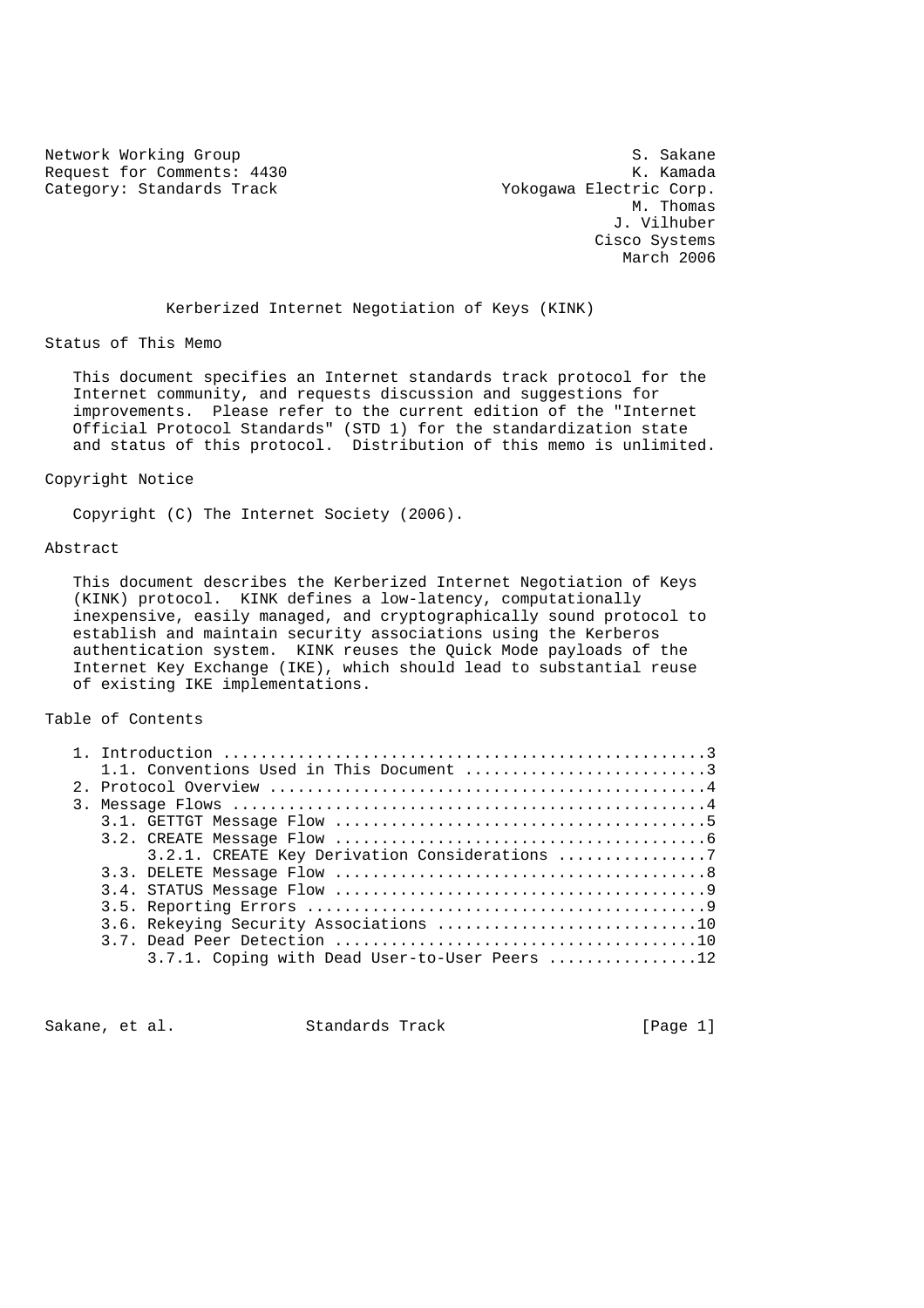|  | 4.2.1. KINK AP REO Payload 17                                                                       |
|--|-----------------------------------------------------------------------------------------------------|
|  |                                                                                                     |
|  | 4.2.3. KINK_KRB_ERROR Payload 19                                                                    |
|  |                                                                                                     |
|  |                                                                                                     |
|  |                                                                                                     |
|  | 4.2.7. KINK_ENCRYPT Payload 22                                                                      |
|  |                                                                                                     |
|  |                                                                                                     |
|  | 5.1. Security Association Payloads 26                                                               |
|  | 5.2. Proposal and Transform Payloads 26                                                             |
|  |                                                                                                     |
|  |                                                                                                     |
|  |                                                                                                     |
|  |                                                                                                     |
|  |                                                                                                     |
|  | 6. Message Construction and Constraints for IPsec DOI 28                                            |
|  |                                                                                                     |
|  |                                                                                                     |
|  |                                                                                                     |
|  |                                                                                                     |
|  | 6.5. STATUS Message $\dots\dots\dots\dots\dots\dots\dots\dots\dots\dots\dots\dots\dots\dots\dots31$ |
|  |                                                                                                     |
|  |                                                                                                     |
|  | 8. Key Usage Numbers for Kerberos Key Derivation 33                                                 |
|  |                                                                                                     |
|  |                                                                                                     |
|  |                                                                                                     |
|  | 12. Forward Compatibility Considerations 35                                                         |
|  | 12.1. New Versions of Quick Mode 36                                                                 |
|  |                                                                                                     |
|  |                                                                                                     |
|  |                                                                                                     |
|  |                                                                                                     |
|  |                                                                                                     |
|  |                                                                                                     |

Sakane, et al. Standards Track (Page 2)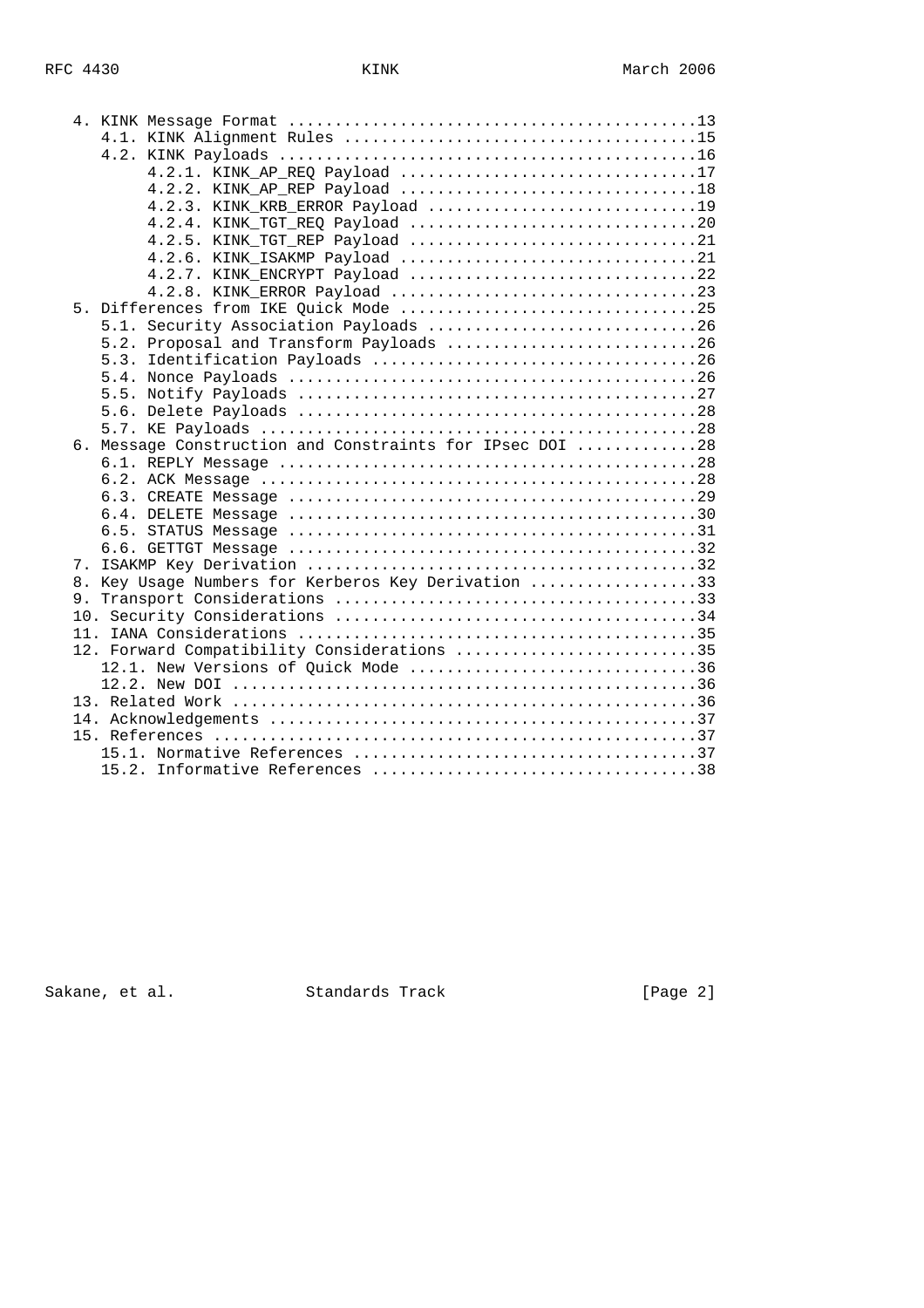#### 1. Introduction

 KINK is designed to provide a secure, scalable mechanism for establishing keys between communicating entities within a centrally managed environment in which it is important to maintain consistent security policy. The security goals of KINK are to provide privacy, authentication, and replay protection of key management messages and to avoid denial of service vulnerabilities whenever possible. The performance goals of the protocol are to have a low computational cost, low latency, and a small footprint. It is also to avoid or minimize the use of public key operations. In particular, the protocol provides the capability to establish IPsec security associations (SAs) in two messages with minimal computational effort. These requirements are described in RFC 3129 [REQ4KINK].

 Kerberos [KERBEROS] provides an efficient authentication mechanism for clients and servers using a trusted third-party model. Kerberos also provides a mechanism for cross-realm authentication natively. A client obtains a ticket from an online authentication server, the Key Distribution Center (KDC). The ticket is then used to construct a credential for authenticating the client to the server. As a result of this authentication operation, the server will also share a secret key with the client. KINK uses this property as the basis of distributing keys for IPsec.

 The central key management provided by Kerberos is efficient because it limits computational cost and limits complexity versus IKE's necessity of using public key cryptography [IKE]. Initial authentication to the KDC may be performed using either symmetric keys, or asymmetric keys using the Public Key Cryptography for Initial Authentication in Kerberos [PKINIT]; however, subsequent requests for tickets as well as authenticated exchanges between the client and servers always utilize symmetric cryptography. Therefore, public key operations (if any) are limited and are amortized over the lifetime of the credentials acquired in the initial authentication operation to the KDC. For example, a client may use a single public key exchange with the KDC to efficiently establish multiple SAs with many other servers in the realm of the KDC. Kerberos also scales better than direct peer-to-peer keying when symmetric keys are used. The reason is that since the keys are stored in the KDC, the number of principal keys is  $O(n+m)$  rather than  $O(n*m)$ , where "n" is the number of clients and "m" is the number of servers.

1.1. Conventions Used in This Document

 The key words "MUST", "MUST NOT", "REQUIRED", "SHALL", "SHALL NOT", "SHOULD", "SHOULD NOT", "RECOMMENDED", "MAY", and "OPTIONAL" in this document are to be interpreted as described in [RFC2119].

Sakane, et al. Standards Track [Page 3]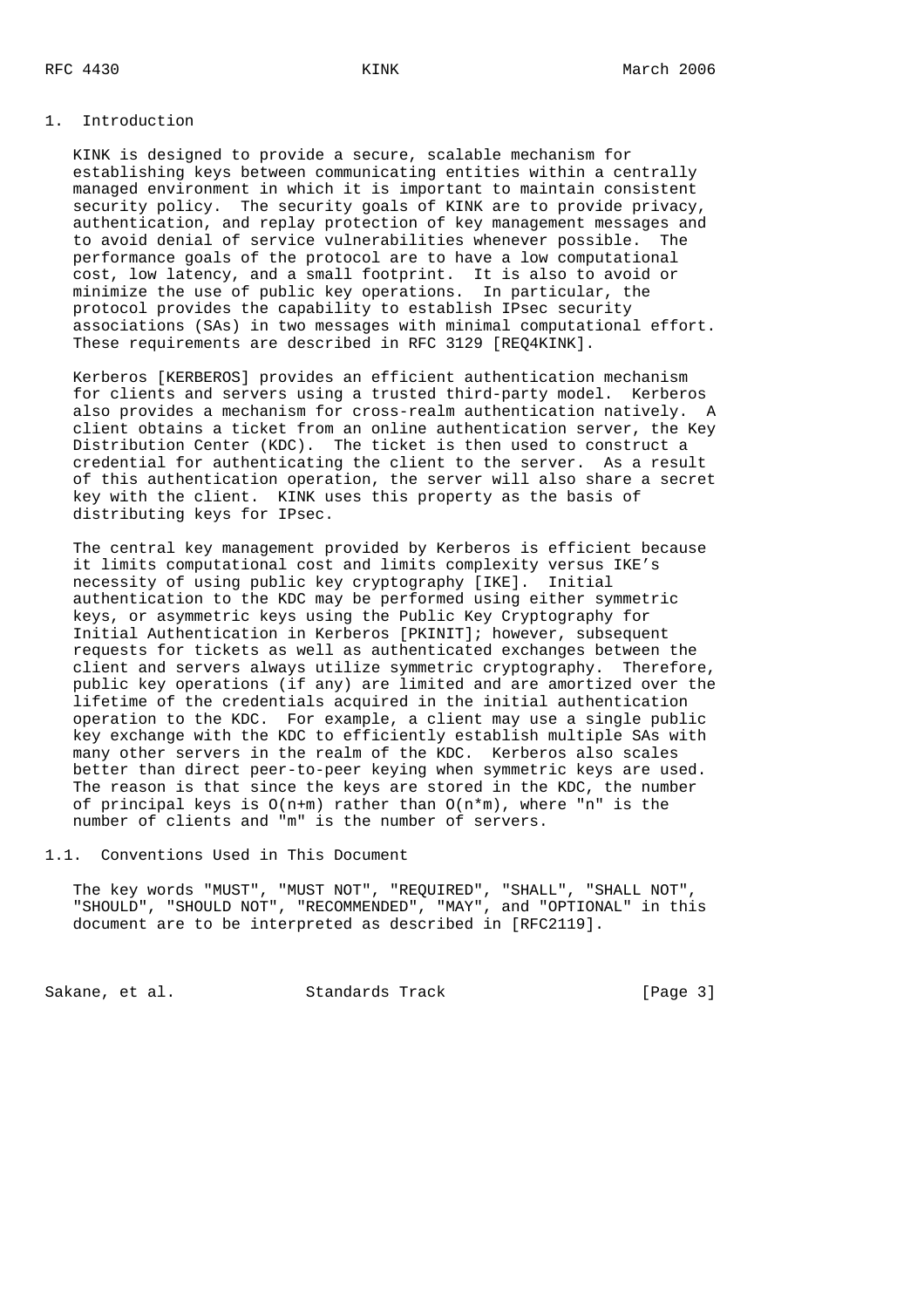It is assumed that the readers are familiar with the terms and concepts described in Kerberos Version 5 [KERBEROS], IPsec [IPSEC], and IKE [IKE].

2. Protocol Overview

 KINK is a command/response protocol that can create, delete, and maintain IPsec SAs. Each command or response contains a common header along with a set of type-length-value payloads. The type of a command or a response constrains the payloads sent in the messages of the exchange. KINK itself is a stateless protocol in that each command or response does not require storage of hard state for KINK. This is in contrast to IKE, which uses Main Mode to first establish an Internet Security Association and Key Management Protocol (ISAKMP) SA followed by subsequent Quick Mode exchanges.

 KINK uses Kerberos mechanisms to provide mutual authentication and replay protection. For establishing SAs, KINK provides confidentiality for the payloads that follow the Kerberos AP-REQ payload. The design of KINK mitigates denial of service attacks by requiring authenticated exchanges before the use of any public key operations and the installation of any state. KINK also provides a means of using Kerberos User-to-User mechanisms when there is not a key shared between the server and the KDC. This is typically, but not limited to, the case with IPsec peers using PKINIT for initial authentication.

 KINK directly reuses Quick Mode payloads defined in section 5.5 of [IKE], with some minor changes and omissions. In most cases, KINK exchanges are a single command and its response. An optional third message is required when creating SAs, only if the responder rejects the first proposal from the initiator or wants to contribute the keying materials. KINK also provides rekeying and dead peer detection.

3. Message Flows

 All KINK message flows follow the same pattern between the two peers: a command, a response, and an optional acknowledgement in a CREATE flow. A command is a GETTGT, CREATE, DELETE, or STATUS message; a response is a REPLY message; and an acknowledgement is an ACK message.

 KINK uses Kerberos as the authentication mechanism; therefore, a KINK host needs to get a service ticket for each peer before actual key negotiations. This is basically a pure Kerberos exchange and the actual KDC traffic here is for illustrative purposes only. In practice, when a principal obtains various tickets is a subject of

Sakane, et al. Standards Track [Page 4]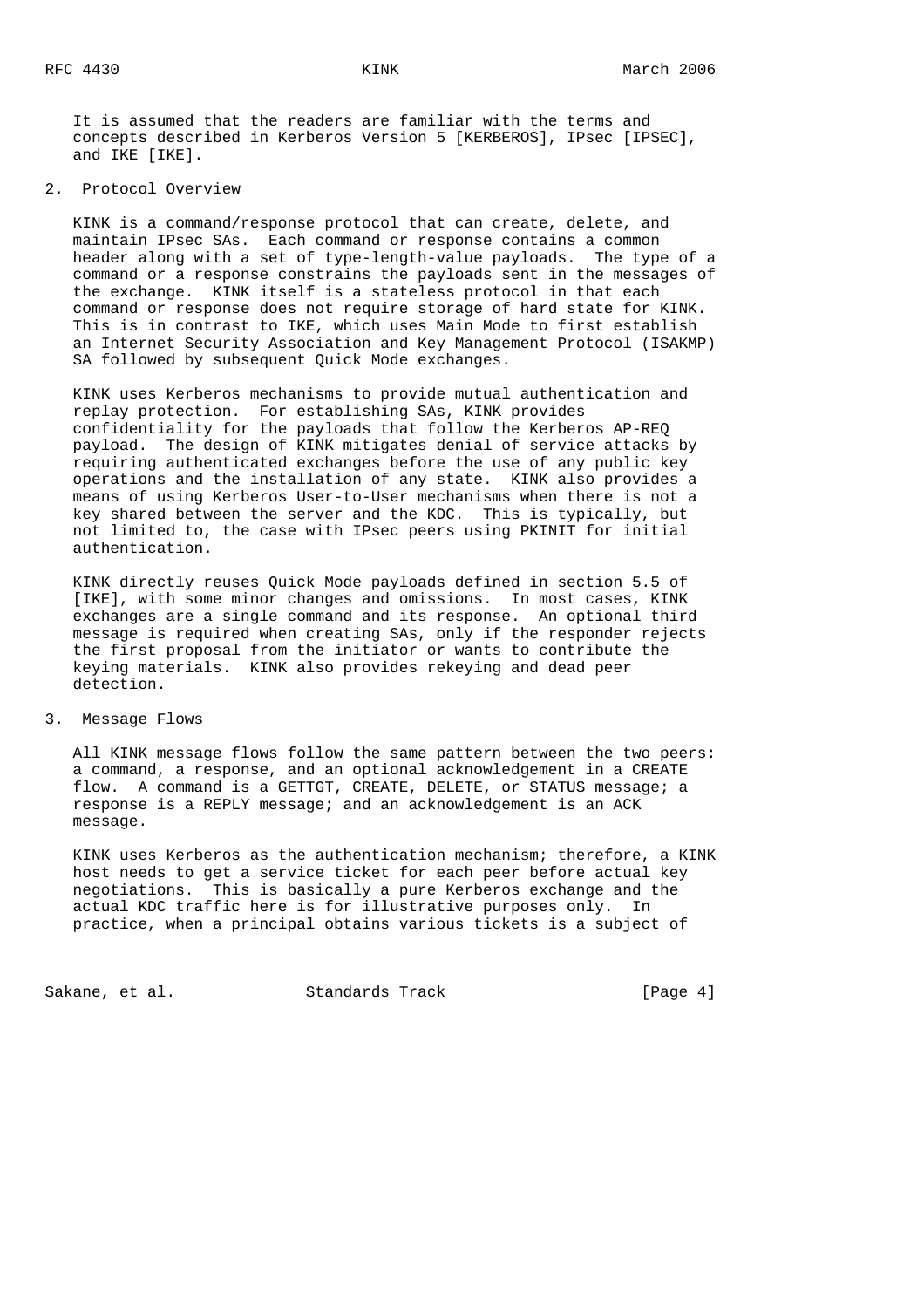Kerberos and local policy consideration. As an exception, the GETTGT message flow of KINK (described in section 3.1) is used when a User to-User authentication is required. In this flow, we assume that both A and B have ticket-granting tickets (TGTs) from their KDCs.

 After a service ticket is obtained, KINK uses the CREATE message flow (section 3.2), DELETE message flow (section 3.3), and STATUS message flow (section 3.4) to manage SAs. In these flows, we assume that A has a service ticket for B.

3.1. GETTGT Message Flow

 This flow is used to retrieve a TGT from the remote peer in User-to- User authentication mode.

 If the initiator determines that it will not be able to get a normal (non-User-to-User) service ticket for the responder, it can try a User-to-User authentication. In this case, it first fetches a TGT from the responder in order to get a User-to-User service ticket:

| GETTGT+KINK TGT_REQ------> |  |
|----------------------------|--|

- 2 <-------REPLY+KINK\_TGT\_REP
- 3 TGS-REQ+TGT(B)------------------------------------>
- 4 <-------------------------------------------TGS-REP

Figure 1: GETTGT Message Flow

 The initiator MAY support the following events as triggers to go to the User-to-User path. Note that the two errors described below will not be authenticated, and how to act on them depends on the policy.

- o The local policy says that the responder requires a User to-User authentication.
- o A KRB\_AP\_ERR\_USER\_TO\_USER\_REQUIRED error is returned from the responder.
- o A KDC\_ERR\_MUST\_USE\_USER2USER error is returned from the KDC.

Sakane, et al. Standards Track [Page 5]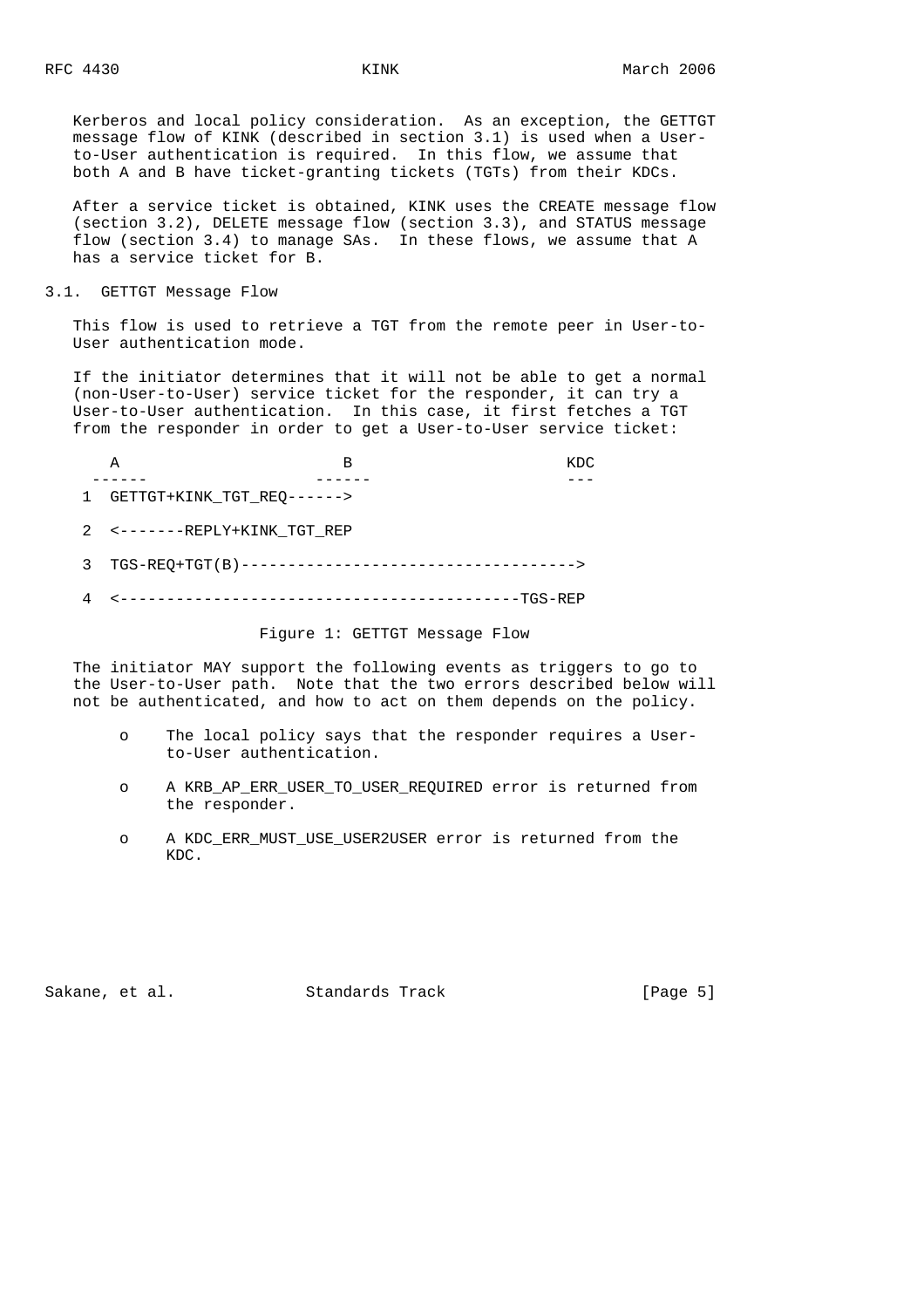#### 3.2. CREATE Message Flow

 This flow creates SAs. The CREATE command takes an "optimistic" approach, where SAs are initially created on the expectation that the responder will choose the initial proposed payload. The optimistic proposal is placed in the first transform payload(s) of the first proposal. The initiator MUST check to see if the optimistic proposal was selected by comparing all transforms and attributes, which MUST be identical to those in the initiator's optimistic proposal with the exceptions of LIFE KILOBYTES and LIFE SECONDS. Each of these attributes MAY be set to a lower value by the responder and still expect optimistic keying, but MUST NOT be set to a higher value that MUST generate a NO-PROPOSAL-CHOSEN error. The initiator MUST use the shorter lifetime.

 When a CREATE command contains an existing Security Parameter Index (SPI), the responder MUST reject it and SHOULD return an ISAKMP notification with INVALID-SPI.

 When a key exchange (KE) payload is sent from the initiator but the responder does not support it, the responder MUST reject it with an ISAKMP notification of INVALID-PAYLOAD-TYPE containing a KE payload type as its notification data. When the initiator receives this error, it MAY retry without a KE payload (as another transaction) if its policy allows that.

A B KDC ------ ------ --- A creates an optimistic inbound SA (B->A) unless using a KE. 1 CREATE+ISAKMP------------> B creates an inbound SA (A->B). B creates an outbound SA (B->A) if optimistic and not using a KE. 2 <-------------REPLY+ISAKMP A creates an outbound SA (A->B). A replaces an inbound SA (B->A) if non-optimistic. A creates an inbound SA (B->A) if using a KE. 3 [ ACK---------------------> ] [ B creates an outbound SA (B->A). Figure 2: CREATE Message Flow

Sakane, et al. Standards Track [Page 6]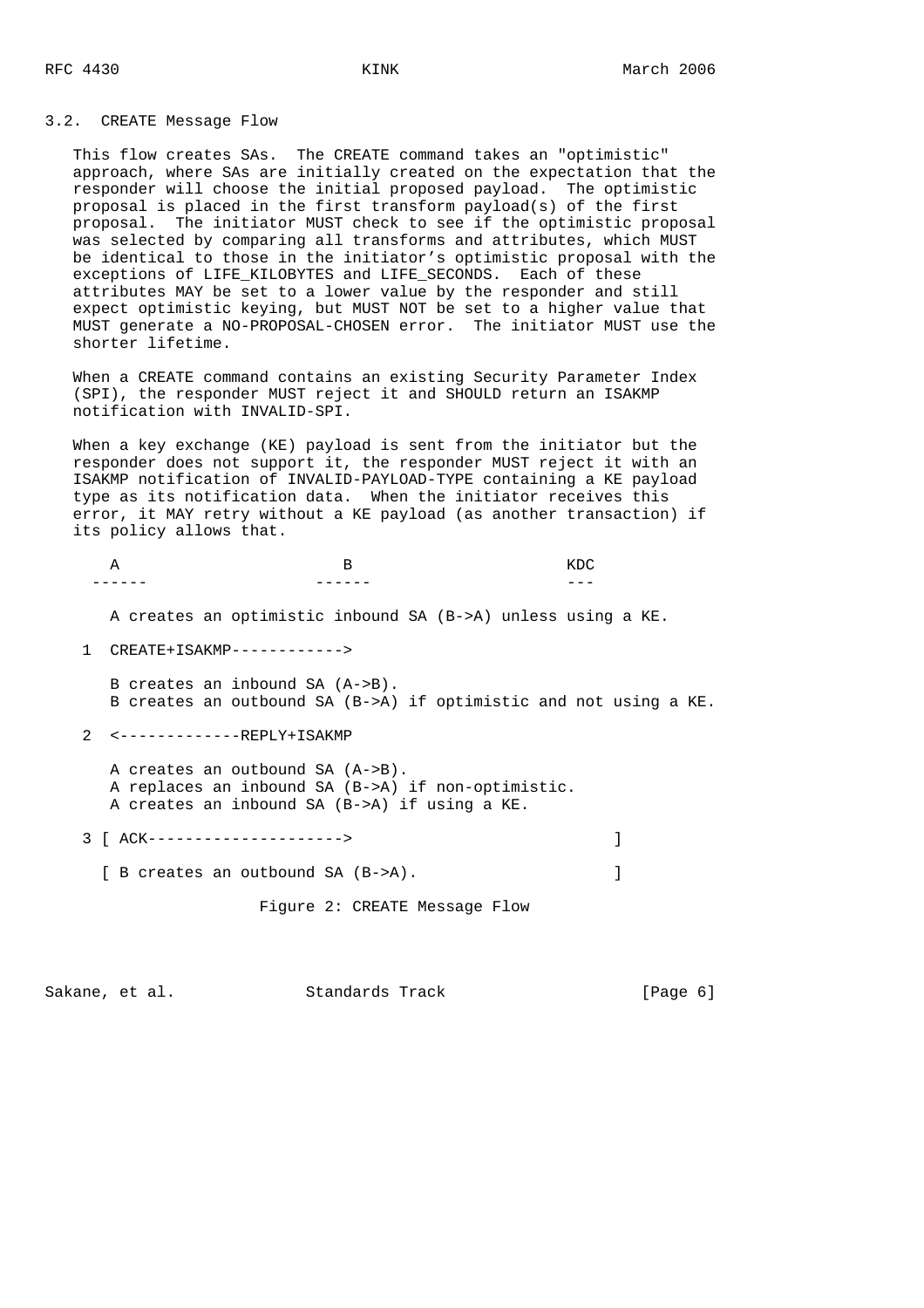Creating SAs has two modes: 2-way handshake and 3-way handshake. The initiator usually begins a negotiation expecting a 2-way handshake. When the optimistic proposal is not chosen by the responder, the negotiation is switched to a 3-way handshake. When and only when the initiator uses a KE payload, 3-way handshake is expected from the beginning.

A 2-way handshake is performed in the following steps:

- 1) The host A creates an inbound SA (B->A) in its SA database using the optimistic proposal in the ISAKMP SA proposal. It is then ready to receive any messages from B.
- 2) A then sends the CREATE message to B.
- 3) If B agrees to A's optimistic proposal, B creates an inbound SA (A->B) and an outbound SA (B->A) in its database. If B does not choose the first proposal or wants to add a Nonce payload, switch to step 3 of the 3-way handshake described below.
- 4) B then sends a REPLY to A without a Nonce payload and without requesting an ACK.
- 5) Upon receipt of the REPLY, A creates an outbound SA (A->B).

A 3-way handshake is performed in the following steps:

- 1) The host A sends the CREATE message to B without creating any SA.
- 2) B chooses one proposal according to its policy.
- 3) B creates an inbound SA (A->B) and sends the actual choice in the REPLY. It SHOULD send the optional Nonce payload (as it does not increase message count and generally increases entropy sources) and MUST request that the REPLY be acknowledged.
- 4) Upon receipt of the REPLY, A creates the inbound SA (B->A) (or modifies it as necessary, if switched from 2-way), and the outbound SA (A->B).
- 5) A now sends the ACK message.
- 6) Upon receipt of the ACK, B installs the final outbound SA  $(B->A)$ .

 If B does not choose the first proposal, adds a nonce, or accepts the KE exchange, then it MUST request an ACK (i.e., set the ACKREQ bit) so that it can install the final outbound SA. The initiator MUST always generate an ACK if the ACKREQ bit is set in the KINK header, even if it believes that the responder was in error.

3.2.1. CREATE Key Derivation Considerations

 The CREATE command's optimistic approach allows an SA to be created in two messages rather than three. The implication of a two-message exchange is that B will not contribute to the key since A must set up

Sakane, et al. Standards Track [Page 7]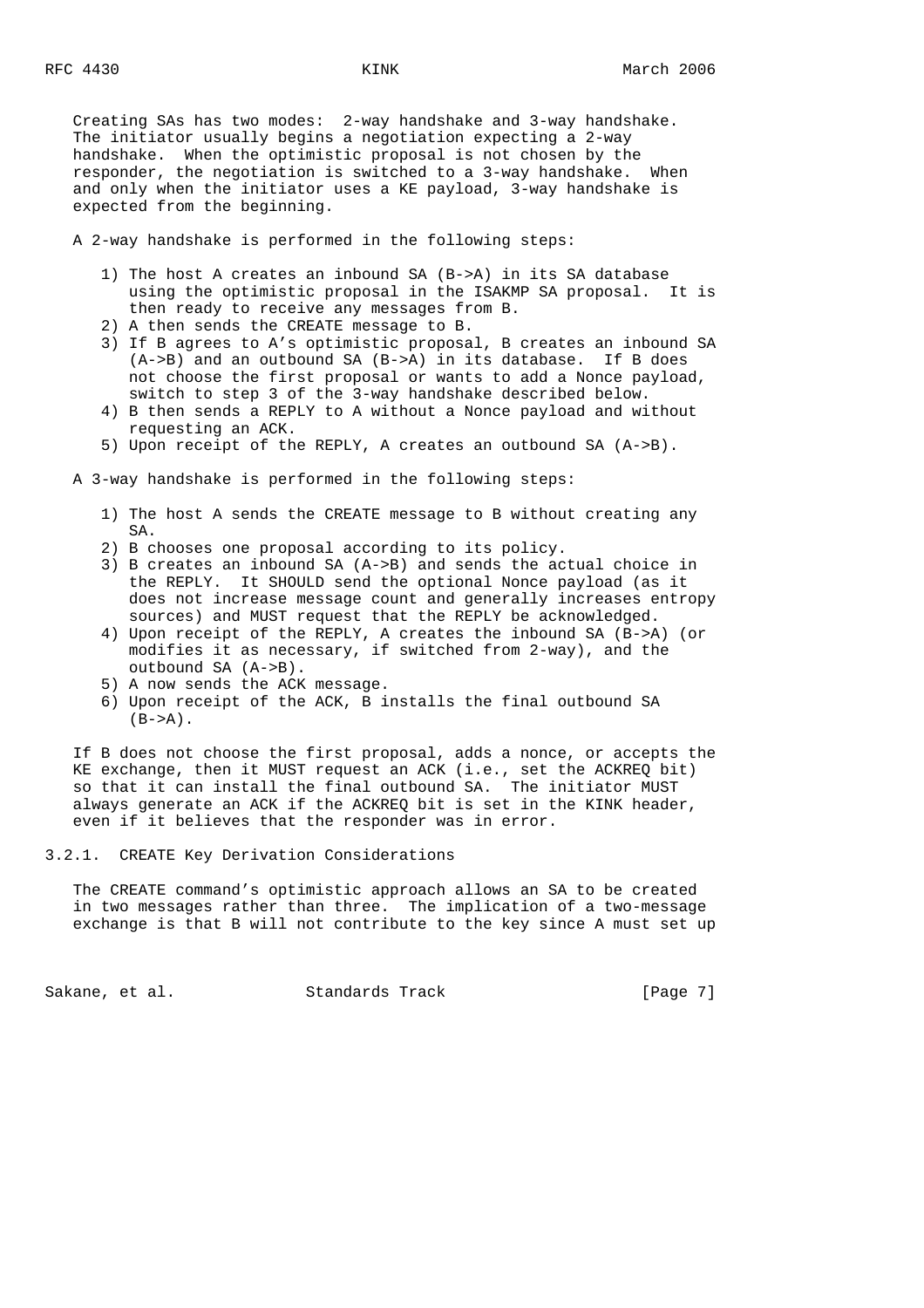the inbound SA before it receives any additional keying material from B. This may be suspect under normal circumstances; however, KINK takes advantage of the fact that the KDC provides a reliable source of randomness which is used in key derivation. In many cases, this will provide an adequate session key so that B will not require an acknowledgement. Since B is always at liberty to contribute to the keying material, this is strictly a trade-off between the key strength versus the number of messages, which KINK implementations may decide as a matter of policy.

## 3.3. DELETE Message Flow

 The DELETE command deletes existing SAs. The domain of interpretation (DOI)-specific payloads describe the actual SA to be deleted. For the IPsec DOI, those payloads will include an ISAKMP payload containing the list of the SPIs to be deleted.

A B KDC ------ ------ ---

A deletes outbound SA to B.

1 DELETE+ISAKMP------------>

B deletes inbound and outbound SA to A.

2 <-------------REPLY+ISAKMP

A deletes inbound SA to B.

## Figure 3: DELETE Message Flow

 The DELETE command takes a "pessimistic" approach, which does not delete inbound SAs until it receives acknowledgement that the other host has received the DELETE. The exception to the pessimistic approach is if the initiator wants to immediately cease all activity on an inbound SA. In this case, it MAY delete the inbound SA as well in step 1, above.

 The ISAKMP payload contains ISAKMP Delete payload(s) that indicate the inbound SA(s) for the initiator of this flow. KINK does not allow half-open SAs; thus, when the responder receives a DELETE command, it MUST delete SAs of both directions, and MUST reply with ISAKMP Delete payload(s) that indicate the inbound SA(s) for the responder of this flow. If the responder cannot find an appropriate SPI to be deleted, it MUST return an ISAKMP notification with INVALID\_SPI, which also serves to inform the initiator that it can delete the inbound SA.

Sakane, et al. Standards Track [Page 8]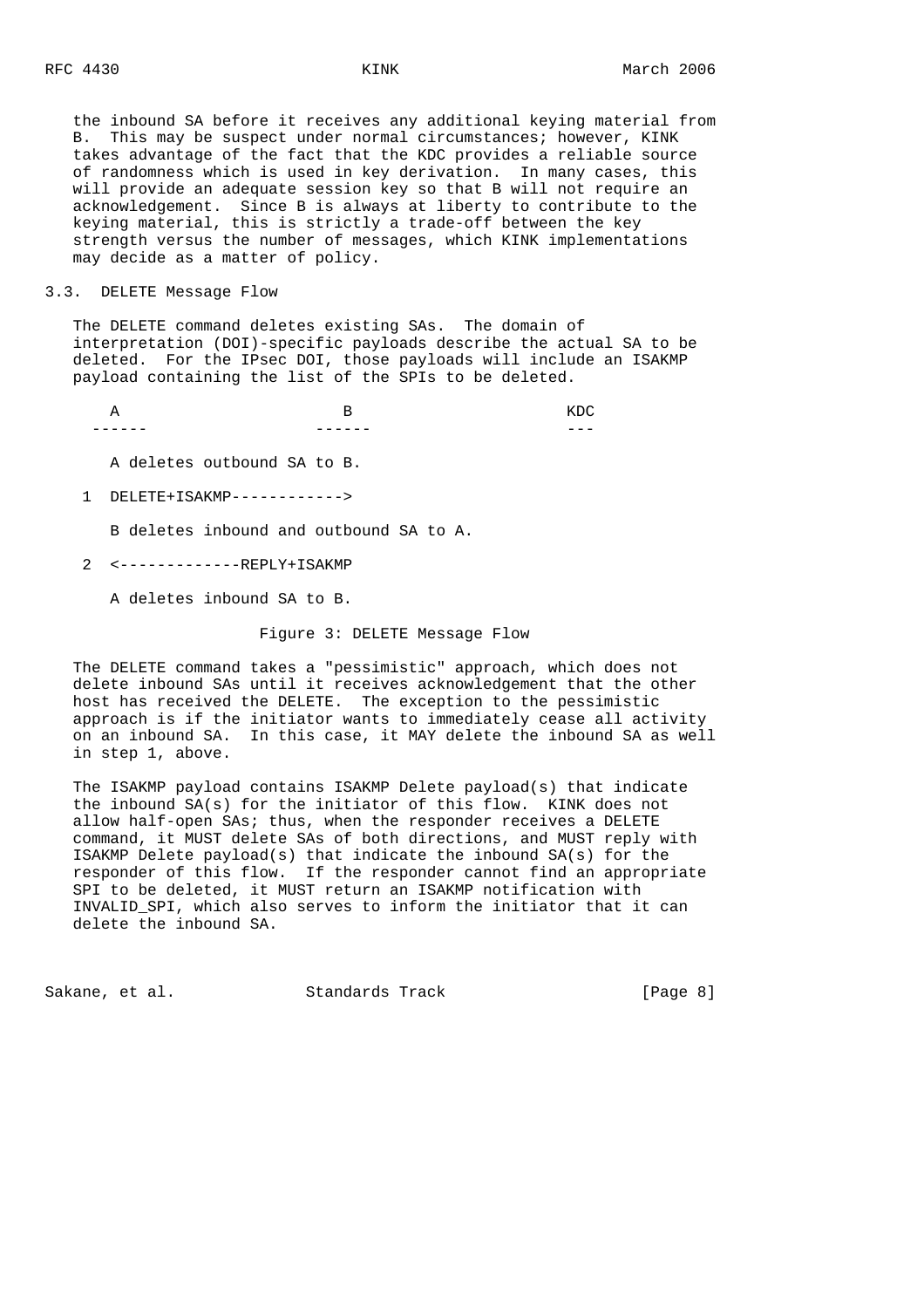A race condition with the DELETE flow exists. Due to network reordering, etc., packets in flight while the DELETE operation is taking place may arrive after the diagrams above, which recommend deleting the inbound SA. A KINK implementation SHOULD implement a grace timer that SHOULD be set to a period of at least two times the average round-trip time, or to a configurable value. A KINK implementation MAY choose to set the grace period to zero at appropriate times to delete an SA ungracefully. The behavior described here is referred from the behavior of the TCP [RFC793] flags FIN and RST.

## 3.4. STATUS Message Flow

 This flow is used to send any information to a peer or to elicit any information from a peer. An initiator may send a STATUS command to the responder at any time, optionally with DOI-specific ISAKMP payloads. In the case of the IPsec DOI, these are generally in the form of ISAKMP Notification payloads. A STATUS command is also used as a means of dead peer detection described in section 3.7.

A B KDC ------ ------ ---

1 STATUS[+ISAKMP]---------->

2 <-----------REPLY[+ISAKMP]

Figure 4: STATUS Message Flow

# 3.5. Reporting Errors

 When the responder detects an error in a received command, it can send a DOI-specific payload to indicate the error in a REPLY message. There are three types of payloads that can indicate errors: KINK KRB ERROR payloads for Kerberos errors, KINK\_ERROR payloads for KINK errors, and KINK\_ISAKMP payloads for ISAKMP errors. Details are described in sections 4.2.3, 4.2.8, and 4.2.6, respectively.

 If the initiator detects an error in a received reply, there is no means to report it back to the responder. The initiator SHOULD log the event and MAY take a remedial action by reinitiating the initial command.

 If the server clock and the client clock are off by more than the policy-determined clock skew limit (usually 5 minutes), the server MUST return a KRB\_AP\_ERR\_SKEW. The optional client's time in the KRB-ERROR SHOULD be filled out. If the server protects the error by adding the Cksum field and returning the correct client's time, the

Sakane, et al. Standards Track [Page 9]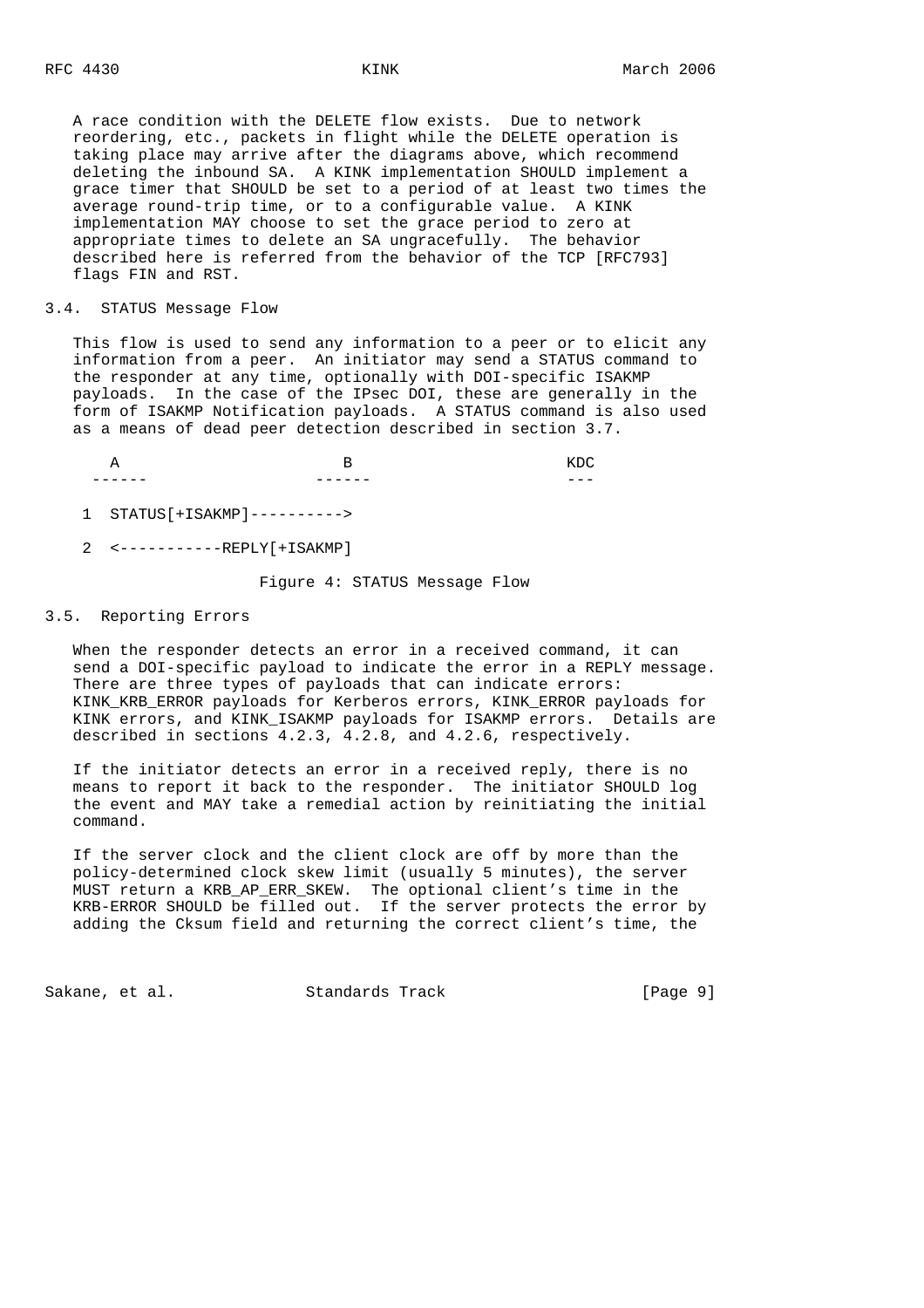client SHOULD compute the difference (in seconds) between the two clocks based upon the client and server time contained in the KRB-ERROR message. The client SHOULD store this clock difference and use it to adjust its clock in subsequent messages. If the error is not protected, the client MUST NOT use the difference to adjust subsequent messages, because doing so would allow an attacker to construct authenticators that can be used to mount replay attacks.

# 3.6. Rekeying Security Associations

 KINK expects the initiator of an SA to be responsible for rekeying the SA for two reasons. The first reason is to prevent needless duplication of SAs as the result of collisions due to an initiator and responder both trying to renew an existing SA. The second reason is due to the client/server nature of Kerberos exchanges, which expects the client to get and maintain tickets. While KINK expects that a KINK host is able to get and maintain tickets, in practice it is often advantageous for servers to wait for clients to initiate sessions so that they do not need to maintain a large ticket cache.

 There are no special semantics for rekeying SAs in KINK. That is, in order to rekey an existing SA, the initiator must CREATE a new SA followed by either deleting the old SA with the DELETE flow or letting it time out. When identical flow selectors are available on different SAs, KINK implementations SHOULD choose the SA most recently created. It should be noted that KINK avoids most of the problems of [IKE] rekeying by having a reliable delete mechanism.

 Normally, a KINK implementation that rekeys existing SAs will try to rekey the SA ahead of an SA termination, which may include the hard lifetime in time/bytecount or the overflow of the sequence number counter. We call this time "soft lifetime". The soft lifetime MUST be randomized to avoid synchronization with similar implementations. In the case of the lifetime in time, one reasonable approach to determine the soft lifetime is picking a random time between T-rekey and T-retrans and subtracting it from the hard lifetime. Here, T-rekey is the reasonable maximum rekeying margin, and T-retrans is the amount of time it would take to go through a full retransmission cycle. T-rekey SHOULD be at least twice as high as T-retrans.

#### 3.7. Dead Peer Detection

 In order to determine that a KINK peer has lost its security database information, KINK peers MUST record the current epoch for which they have valid SA information for a peer and reflect that epoch in each AP-REQ and AP-REP message. When a KINK peer creates state for a given SA, it MUST also record the principal's epoch. If it discovers

Sakane, et al. Standards Track [Page 10]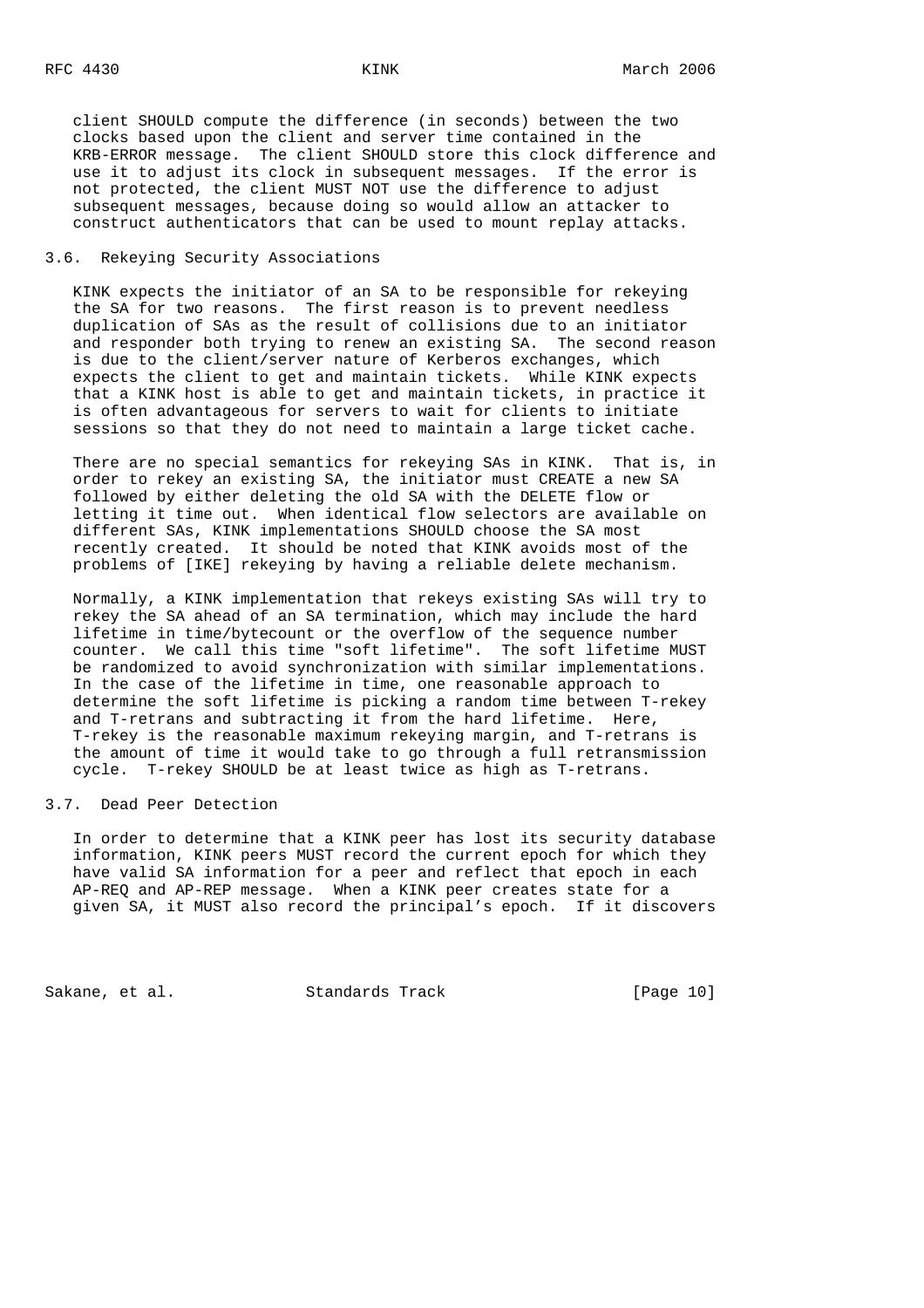on a subsequent message that the principal's epoch has changed, it MUST consider all SAs created by that principal as invalid, and take some action such as tearing those SAs down.

 While a KINK peer SHOULD use feedback from routing (in the form of ICMP messages) as a trigger to check whether or not the peer is still alive, a KINK peer MUST NOT conclude the peer is dead simply based on unprotected routing information (said ICMP messages).

 If there is suspicion that a peer may be dead (based on any information available to the KINK peer, including lack of IPsec traffic, etc.), the KINK STATUS message SHOULD be used to coerce an acknowledgement out of the peer. Since nothing is negotiated about dead peer detection in KINK, each peer can decide its own metric for "suspicion" and also what timeouts to use before declaring a peer dead due to lack of response to the STATUS message. This is desirable, and does not break interoperability.

 The STATUS message has a twofold effect. First, it elicits a cryptographically secured (and replay-protected) response from the peer, which tells us whether or not the peer is reachable/alive. Second, it carries the epoch number of the peer, so we know whether or not the peer has rebooted and lost all state. This is crucial to the KINK protocol: In IKE, if a peer reboots, we lose all cryptographic context, and no cryptographically secure communication is possible without renegotiating keys. In KINK, due to Kerberos tickets, we can communicate securely with a peer, even if the peer rebooted, as the shared cryptographic key used is carried in the Kerberos ticket. Thus, active cryptographic communication is not an indication that the peer has not rebooted and lost all state, and the epoch is needed.

 Assume a Peer A sending a STATUS and a peer B sending the REPLY (see section 3.4). Peer B MAY assume that the sender is alive, and the epoch in the STATUS message will indicate whether or not the peer A has lost state. Peer B MUST acknowledge the STATUS message with a REPLY message, as described in section 3.4.

 The REPLY message will indicate to peer A that the peer is alive, and the epoch in the REPLY will indicate whether peer B has lost its state or not. If peer A does not receive a REPLY message from peer B in a suitable timeout, peer A MAY send another STATUS message. It is up to peer A to decide how aggressively to declare peer B dead. The level of aggressiveness may depend on many factors such as rapid fail over versus number of messages sent by nodes with large numbers of SAs.

Sakane, et al. Standards Track [Page 11]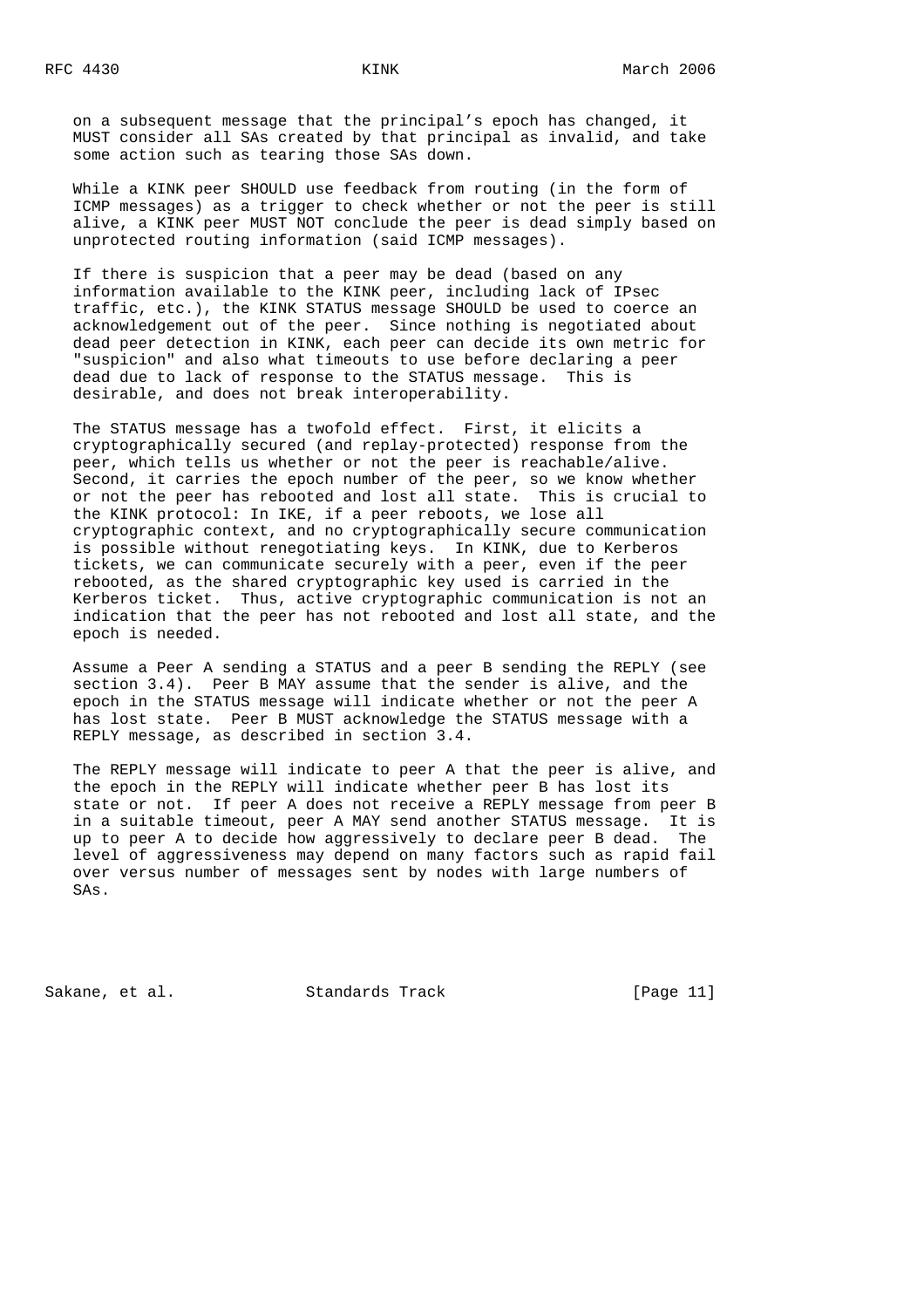Note that peer B MUST NOT make any inferences about a lack of STATUS message from peer A. Peer B MAY use a STATUS message from peer A as an indication of A's aliveness, but peer B MUST NOT expect another STATUS message at any time (i.e., dead peer detection is not periodic keepalives).

 Strategies for sending STATUS messages are the following: Peer A may decide to send a STATUS message only after a prolonged period where no traffic was sent in either direction over the IPsec SAs with the peer. Once there is traffic, peer A may want to know if the traffic is going into a black hole, and send a STATUS message. Alternatively, peer A may use an idle timer to detect lack of traffic with the peer, and send STATUS messages in the quiet phase to make sure the peer is still alive for when traffic needs to finally be sent.

3.7.1. Coping with Dead User-to-User Peers

 When an initiator uses a User-to-User ticket and a responder has lost its previous TGT, the usual dead peer detection (DPD) mechanism does not work, because the responder cannot decrypt the ticket with its new TGT. In this case, the following actions are taken.

- o When the responder receives a KINK command with a User-to-User ticket that cannot be decrypted with its TGT, it returns a REPLY with a KINK\_TGT\_REP payload containing the TGT.
- o When the initiator receives a KINK\_TGT\_REP, it retrieves a new service ticket with the TGT and retries the command.

 This does not directly define a method to detect a dead User-to-User peer, but to recover from the situation that the responder does not have an appropriate TGT to decrypt a service ticket sent from the initiator. After recovery, they can exchange their epochs, and usual DPD mechanism will detect a dead peer if it really has been dead.

 The initiator MUST NOT think the peer has been dead on the receipt of a KINK\_TGT\_REP because of two reasons. One is that the message is not authenticated, and the other is that losing a TGT does not necessarily mean losing the SA database information. The initiator SHOULD NOT forget the previous service ticket until the new one is successfully obtained in order to reduce the cost when a forged KINK\_TGT\_REP is received.

Sakane, et al. Standards Track [Page 12]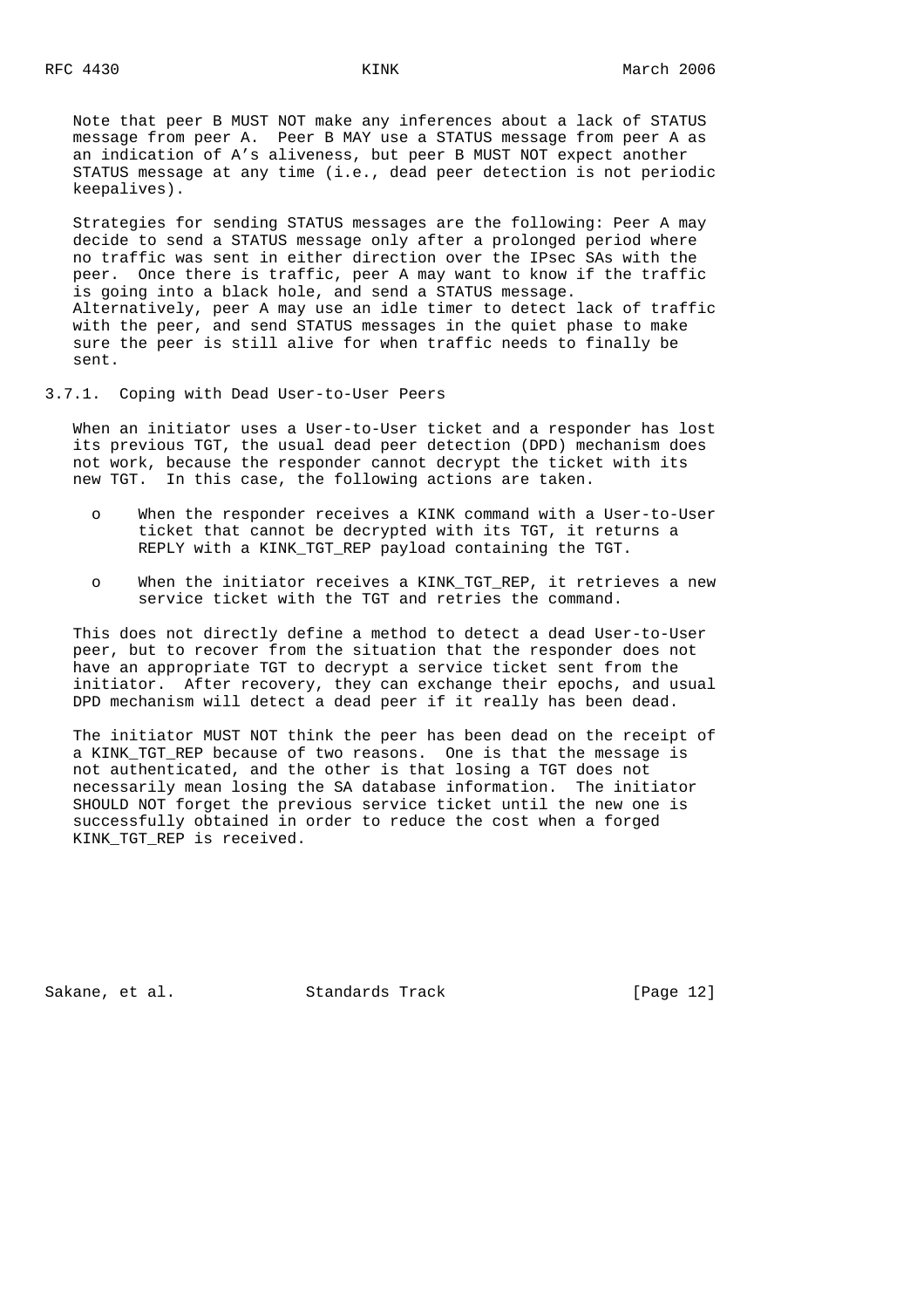# 4. KINK Message Format

 All values in KINK are formatted in network byte order (most significant byte first). The RESERVED fields MUST be set to zero (0) when a packet is sent. The receiver MUST ignore these fields.

|      |                                | 1 2 3 4 5 6 7 8 9 0 1 2 3 4 5 6 7 8 9 0 1 2 3 4 5 6 7 8 9 0 1 |  |
|------|--------------------------------|---------------------------------------------------------------|--|
| Type | MjVer  RESRVED                 | Length                                                        |  |
|      | Domain of Interpretation (DOI) |                                                               |  |
|      | Transaction ID (XID)<br>$+-+$  |                                                               |  |
|      | $NextPayload  A $ RESERVED2    | CksumLen                                                      |  |
|      | A series of payloads           |                                                               |  |
|      | Cksum (variable)               |                                                               |  |

Figure 5: Format of a KINK Message

# Fields:

o Type (1 octet) -- The type of this message.

| Type             | Value       |
|------------------|-------------|
|                  |             |
| RESERVED         |             |
| CREATE           |             |
| DELETE           | 2           |
| REPLY            | 3           |
| <b>GETTGT</b>    | 4           |
| ACK              | 5           |
| STATUS           | б           |
| RESERVED TO IANA | $7 - 127$   |
| Private Use      | $128 - 255$ |
|                  |             |

 o MjVer (4 bits) -- Major protocol version number. This MUST be set to 1.

Sakane, et al. Standards Track [Page 13]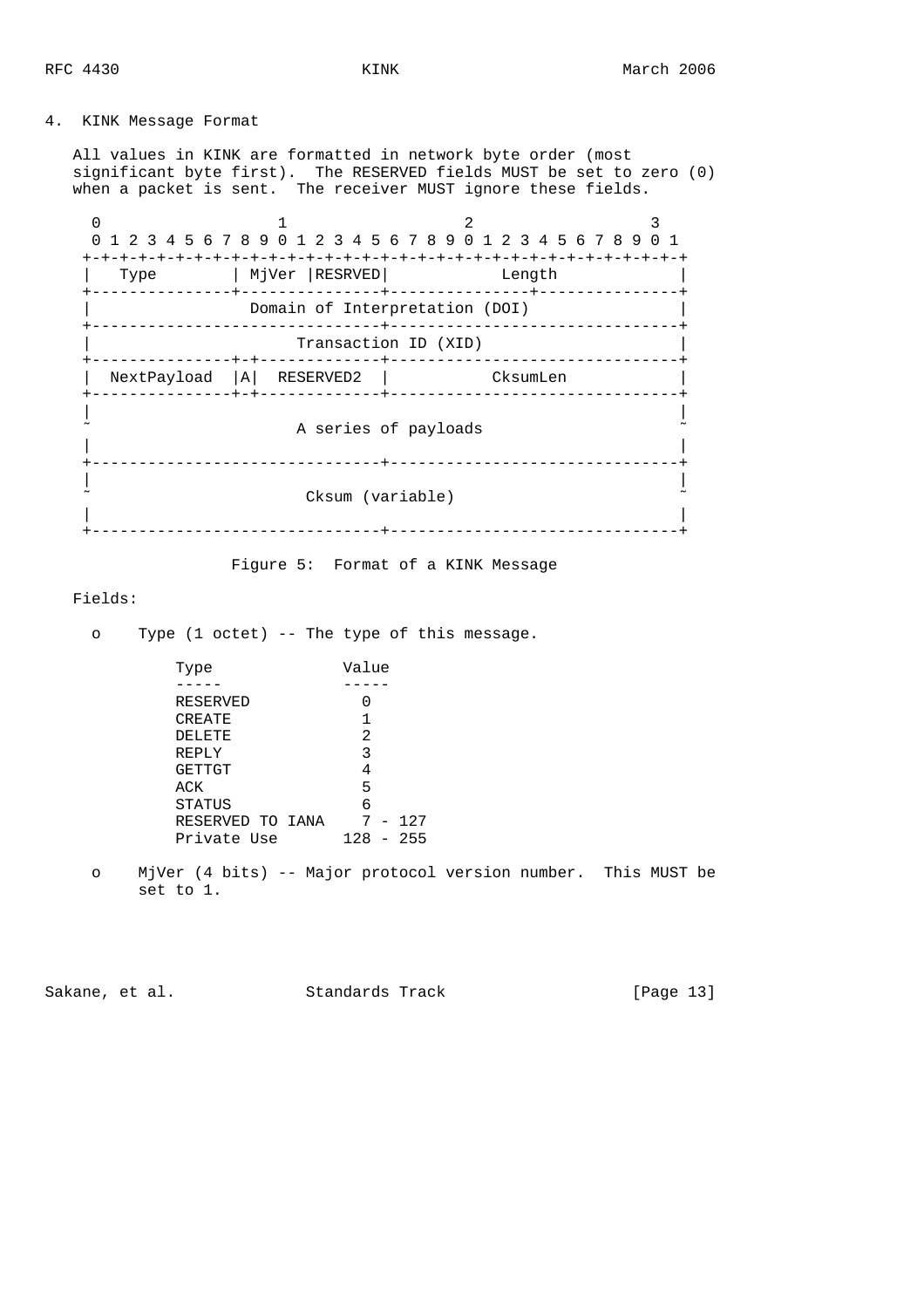- o RESRVED (4 bits) -- Reserved and MUST be zero when sent, MUST be ignored when received.
- o Length (2 octets) -- Length of the message in octets. It is not forbidden in KINK that there are unnecessary data after the message, but the Length field MUST represent the actual length of the message.
- o DOI (4 octets) -- The domain of interpretation. All DOIs must be registered with the IANA in the ISAKMP Domain of Interpretation section of the isakmp-registry [ISAKMP-REG]. The IANA Assigned Number for the Internet IP Security DOI [IPDOI] is one (1). This field defines the context of all sub-payloads in this message. If sub-payloads have a DOI field (e.g., Security Association Payload), then the DOI in that sub-payload MUST be checked against the DOI in this header, and the values MUST be the same.
- o XID (4 octets) -- The transaction ID. A KINK transaction is bound together by a transaction ID, which is created by the command initiator and replicated in subsequent messages in the transaction. A transaction is defined as a command, a reply, and an optional acknowledgement. Transaction IDs are used by the initiator to discriminate between multiple outstanding requests to a responder. It is not used for replay protection because that functionality is provided by Kerberos. The value of XID is chosen by the initiator and MUST be unique with all outstanding transactions. XIDs MAY be constructed by using a monotonic counter or random number generator.
- o NextPayload (1 octet) -- Indicates the type of the first payload after the message header.
- o A, or ACKREQ (1 bit) -- ACK Request. Set to one if the responder requires an explicit acknowledgement that a REPLY was received. An initiator MUST NOT set this flag, nor should a responder except for a REPLY to a CREATE when the optimistic proposal is chosen.
- o RESERVED2 (7 bits) -- Reserved and MUST be zero on send, MUST be ignored by a receiver.
- o CksumLen (2 octets) -- CksumLen is the length in octets of the cryptographic checksum of the message. A CksumLen of zero implies that the message is unauthenticated.

Sakane, et al. Standards Track [Page 14]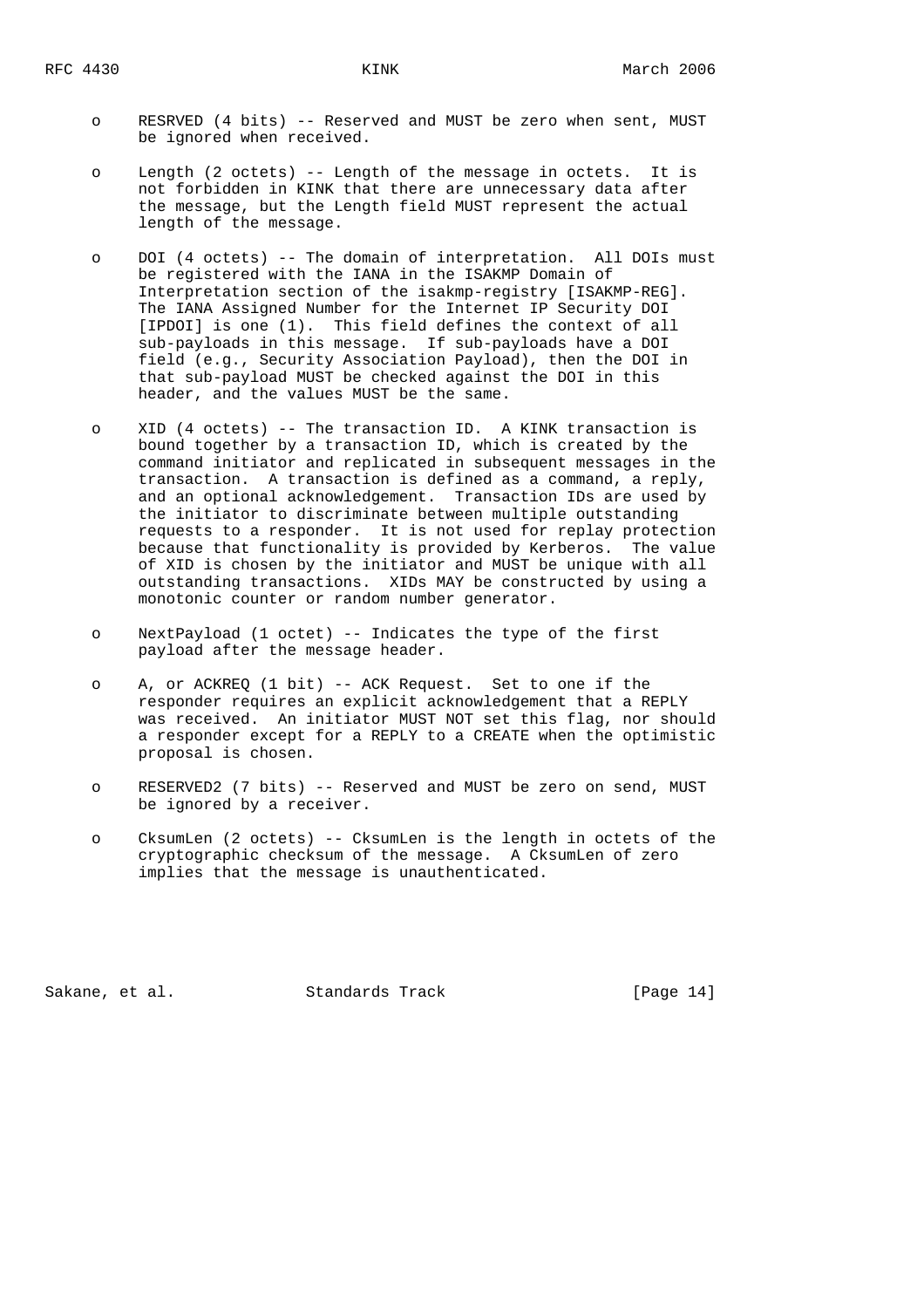o Cksum (variable) -- Kerberos keyed checksum over the entire message excluding the Cksum field itself. When any padding bytes are required between the last payload and the Cksum field, they MUST be included in the calculation. This field MUST always be present whenever a key is available via an AP-REQ or AP-REP payload. The key used MUST be the session key in the ticket. When a key is not available, this field is not present, and the CksumLen field is set to zero. The content of this field is the output of the Kerberos 5 get\_mic function [KCRYPTO]. The get\_mic function used is specified by a checksum type, which is a "required checksum mechanism" of the etype for the Kerberos session key in the Kerberos ticket. If the checksum type is not a keyed algorithm, the message MUST be rejected.

 To compute the checksum, the CksumLen field is zeroed out and the Length field is filled with the total packet length without the checksum. Then, the packet is passed to the get\_mic function and its output is appended to the packet. Any KINK padding after the Cksum field is not allowed, except the Kerberos internal one, which may be included in the output of the get\_mic function. Finally, the CksumLen field is filled with the checksum length and the Length field is filled with the total packet length including the checksum.

> To verify the checksum, a length-without-checksum is calculated from the value of Length field, subtracting the CksumLen. The Length field is filled with the length without-checksum value and the CksumLen field is zeroed out. Then, the packet without checksum (offset from 0 to length without-checksum minus 1 of the received packet) and the checksum (offset from length-without-checksum to the last) are passed to the verify\_mic function. If verification fails, the message MUST be dropped.

 The KINK header is followed immediately by a series of Type/Length/Value fields, defined in section 4.2.

4.1. KINK Alignment Rules

KINK has the following rules regarding alignment and padding:

- o All length fields MUST reflect the actual number of octets in the structure; i.e., they do not account for padding bytes required by KINK alignments.
- o KINK headers, payloads, and the Cksum field MUST be aligned on 4-octet boundaries.

Sakane, et al. Standards Track [Page 15]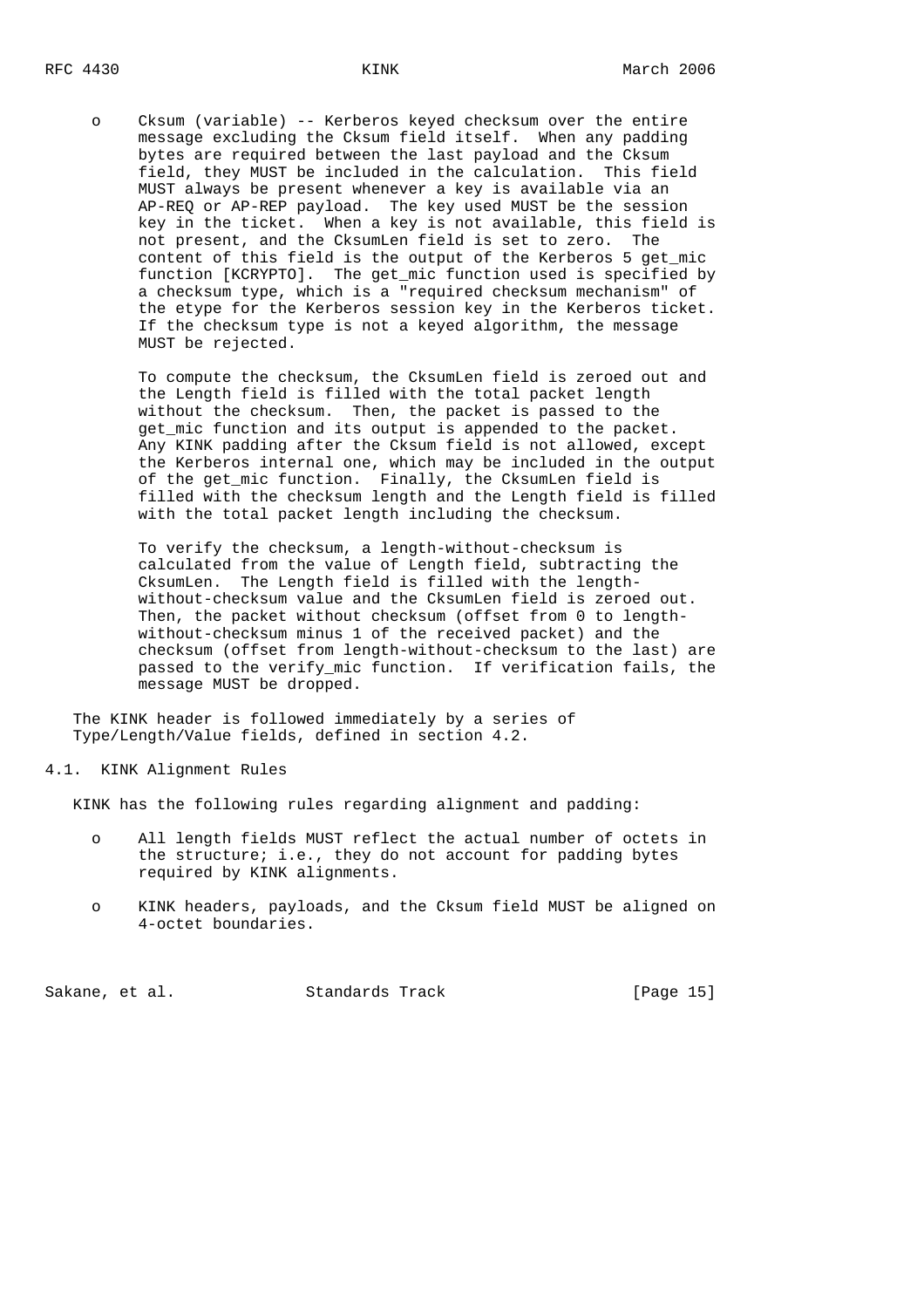o Variable length fields (except the Cksum field) MUST always start immediately after the last octet of the previous field. That is, they are not aligned to 4-octet boundaries.

#### 4.2. KINK Payloads

 Immediately following the header, there is a list of Type/Length/Value (TLV) payloads. There can be any number of payloads following the header. Each payload MUST begin with a payload header. Each payload header is built on the generic payload header. Any data immediately follows the generic header. Payloads are all implicitly aligned to 4-octet boundaries, though the payload length field MUST accurately reflect the actual number of octets in the payload.

| 0 1 2 3 4 5 6 7 8 9 0 1 2 3 4 5 6 7 8 9 0 1 2 3 4 5 6 7 8 9 0 1 |                  |                |
|-----------------------------------------------------------------|------------------|----------------|
|                                                                 |                  |                |
| Next Payload   RESERVED                                         |                  | Payload Length |
|                                                                 | value (variable) |                |
|                                                                 |                  |                |

Figure 6: Format of a KINK Payload

## Fields:

o Next Payload (1 octet) -- The type of the next payload.

| NextPayload      | Value       |  |
|------------------|-------------|--|
|                  |             |  |
| KINK DONE        |             |  |
| KINK AP REO      |             |  |
| KINK AP REP      | 2           |  |
| KINK KRB ERROR   | 3           |  |
| KINK TGT REO     | 4           |  |
| KINK TGT REP     | 5           |  |
| KINK ISAKMP      | 6           |  |
| KINK ENCRYPT     |             |  |
| KINK ERROR       | 8           |  |
| RESERVED TO IANA | $9 - 127$   |  |
| Private Use      | $128 - 255$ |  |
|                  |             |  |

 Next Payload type KINK\_DONE denotes that the current payload is the final payload in the message.

 o RESERVED (1 octet) -- Reserved and MUST be set to zero by a sender, MUST be ignored by a receiver.

Sakane, et al. Standards Track [Page 16]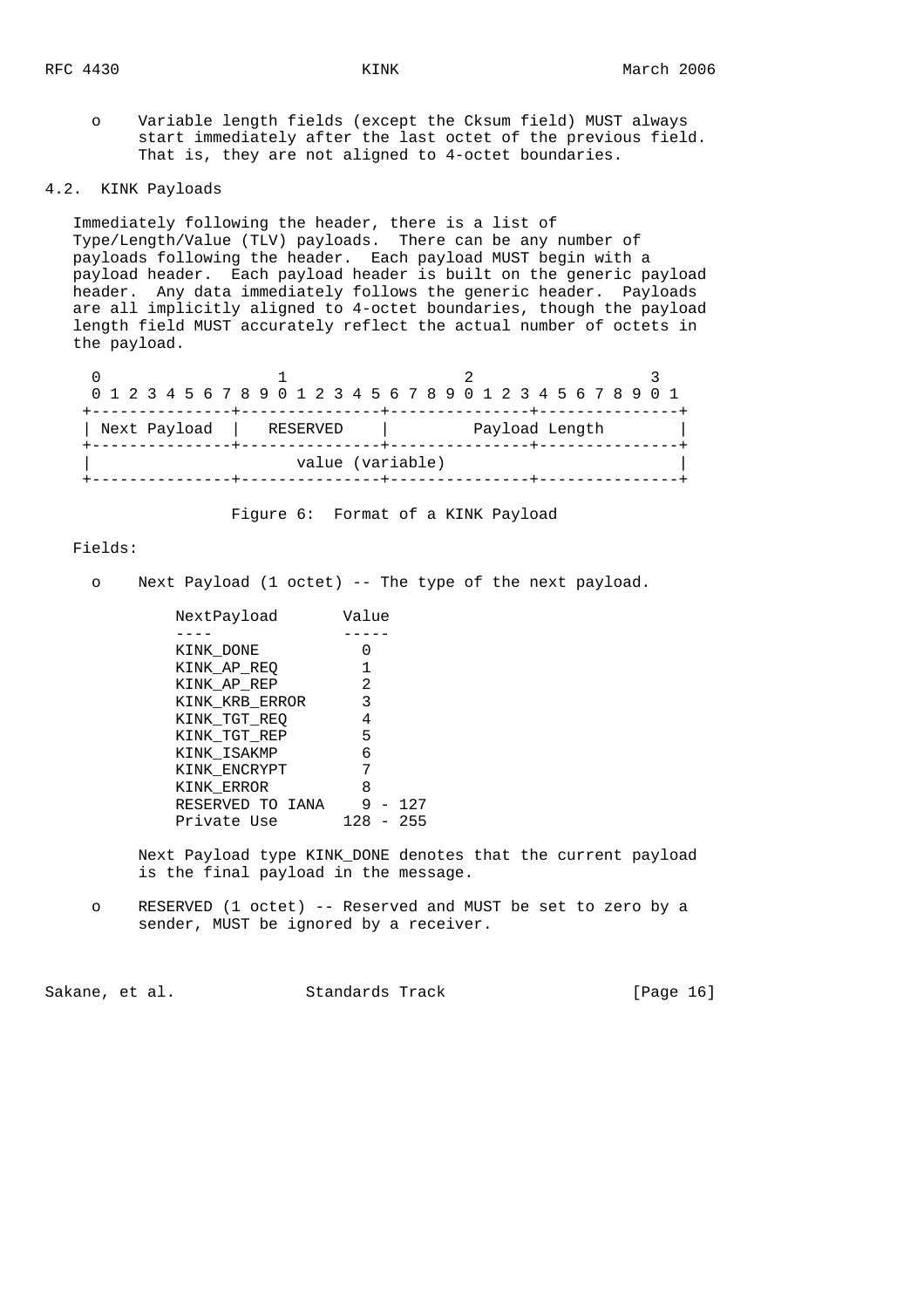- o Payload Length (2 octets) -- The length of this payload, including the type and length fields.
- o Value (variable) -- This value of this field depends on the type.

4.2.1. KINK\_AP\_REQ Payload

The KINK AP REQ payload relays a Kerberos AP-REQ to the responder. The AP-REQ MUST request mutual authentication.

 This document does not specify how to generate the principal name. That is, complete principal names may be stored in local policy, Fully Qualified Domain Names (FQDNs) may be converted to principal names, IP addresses may be converted to principal names by secure name services, etc., but see the first paragraph of the Security Considerations section.

 If the peer's principal name for the KINK service is generated from an FQDN, the principal name, which the initiator starts from, will be "kink/fqdn@REALM"; where "kink" is a literal string for the KINK IPsec service, "fqdn" is the fully qualified domain name of the service host, and "REALM" is the Kerberos realm of the service. A principal name is case sensitive, and "fqdn" part MUST be lowercase as described in [KERBEROS].

The value field of this payload has the following format:

|                                                        |              | 0 1 2 3 4 5 6 7 8 9 0 1 2 3 4 5 6 7 8 9 0 1 2 3 4 5 6 7 8 9 0 1  |  |
|--------------------------------------------------------|--------------|------------------------------------------------------------------|--|
| ---------------+------<br>Next Payload<br>------+----- | RESERVED     | -------+---------------+-----<br>Payload Length<br>-------+----- |  |
|                                                        | <b>EPOCH</b> |                                                                  |  |
|                                                        | AP-REO       |                                                                  |  |
|                                                        |              |                                                                  |  |

Figure 7: KINK\_AP\_REQ Payload

Fields:

 o Next Payload, RESERVED, Payload Length -- Defined in the beginning of this section.

Sakane, et al. Standards Track [Page 17]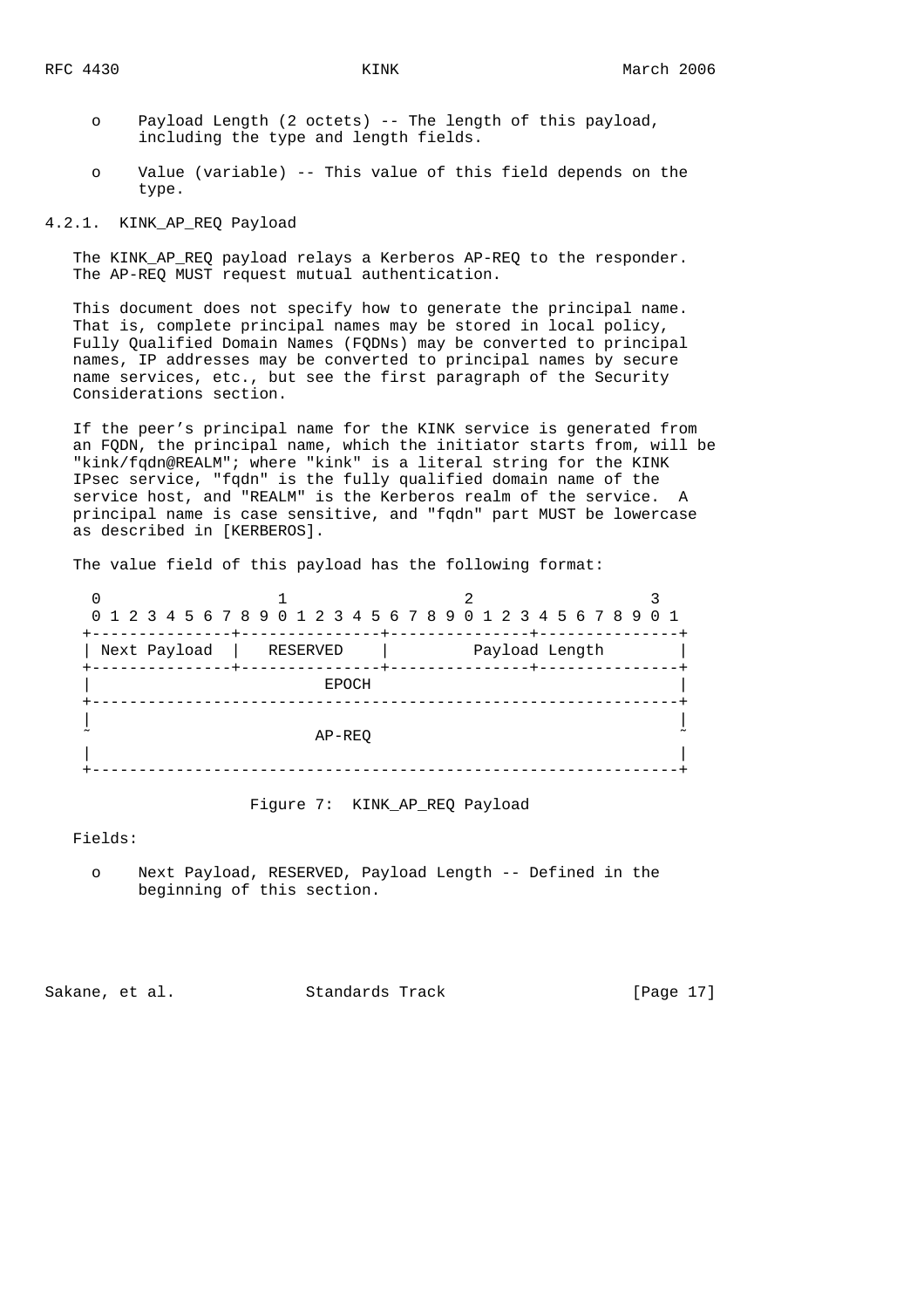- o EPOCH -- The absolute time at which the creator of the AP-REQ has valid SA information. Typically, this is when the KINK keying daemon started if it does not retain SA information across restarts. The value in this field is the least significant 4 octets of so-called POSIX time, which is the elapsed seconds (but without counting leap seconds) from 1970-01-01T00:00:00 UTC. For example, 2038-01-19T03:14:07 UTC is represented as 0x7fffffff.
- o AP-REQ -- The value field of this payload contains a raw Kerberos AP-REQ.

#### 4.2.2. KINK\_AP\_REP Payload

The KINK AP REP payload relays a Kerberos AP-REP to the initiator. The AP-REP MUST be checked for freshness as described in [KERBEROS].

The value field of this payload has the following format:

|                                     |              | 0 1 2 3 4 5 6 7 8 9 0 1 2 3 4 5 6 7 8 9 0 1 2 3 4 5 6 7 8 9 0 1 |  |
|-------------------------------------|--------------|-----------------------------------------------------------------|--|
| Next Payload  <br>------------+---- | RESERVED     | Payload Length                                                  |  |
|                                     | <b>EPOCH</b> |                                                                 |  |
|                                     | AP-REP       |                                                                 |  |
|                                     |              |                                                                 |  |

Figure 8: KINK\_AP\_REP Payload

Fields:

- o Next Payload, RESERVED, Payload Length -- Defined in the beginning of this section.
- o EPOCH -- The absolute time at which the creator of the AP-REP has valid SA information. Typically, this is when the KINK keying daemon started if it does not retain SA information across restarts. The value in this field is the least significant 4 octets of so-called POSIX time, which is the elapsed seconds (but without counting leap seconds) from 1970-01-01T00:00:00 UTC. For example, 2038-01-19T03:14:07 UTC is represented as 0x7fffffff.

Sakane, et al. Standards Track [Page 18]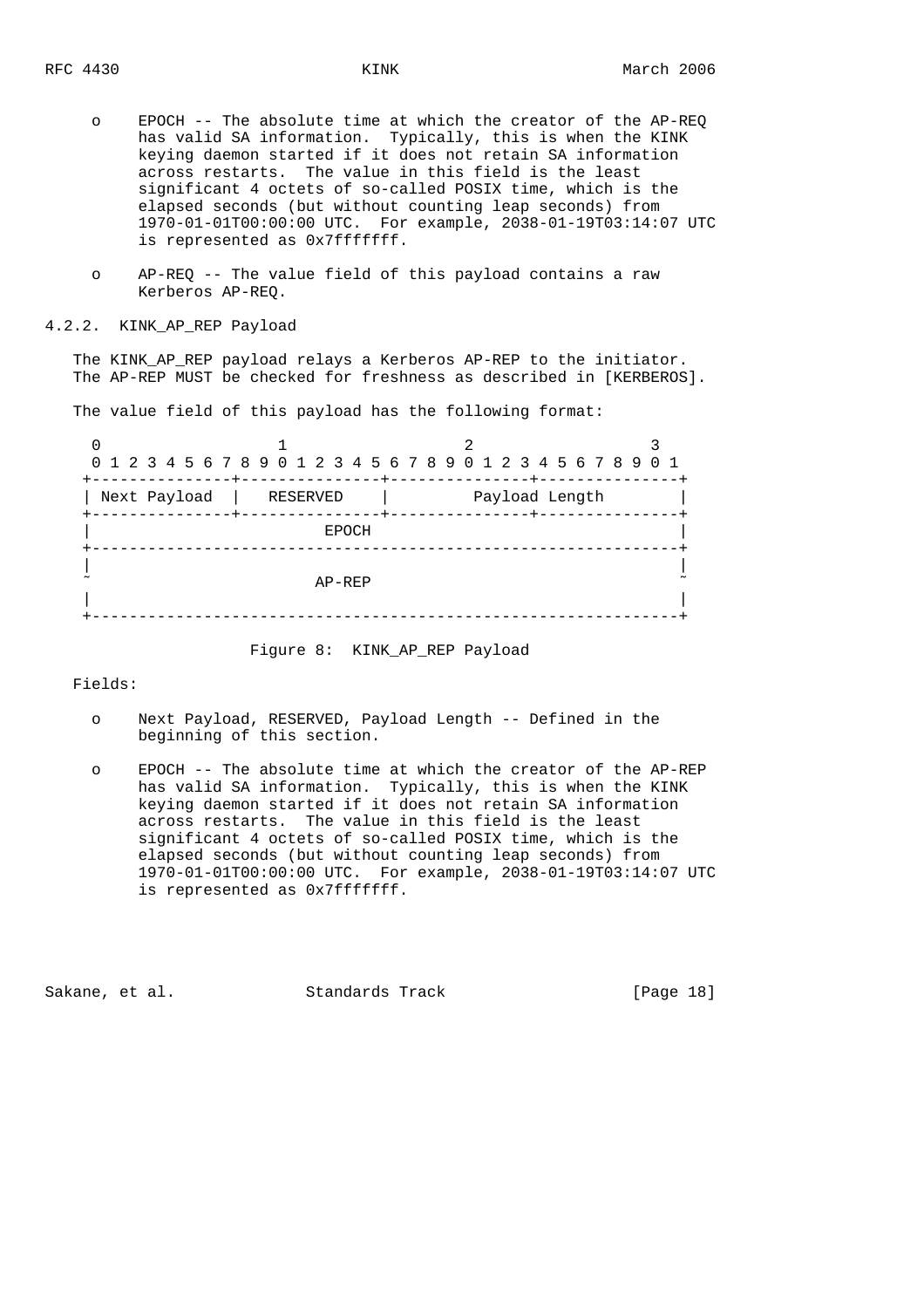o AP-REP -- The value field of this payload contains a raw Kerberos AP-REP.

4.2.3. KINK\_KRB\_ERROR Payload

 The KINK\_KRB\_ERROR payload relays Kerberos type errors back to the initiator. The initiator MUST be prepared to receive any valid Kerberos error type [KERBEROS].

 KINK implementations SHOULD make use of a KINK Cksum field when returning KINK\_KRB\_ERROR and the appropriate service key is available. Especially in the case of clock skew errors, protecting the error at the server creates a better user experience because it does not require clocks to be synchronized. However, many Kerberos implementations do not make it easy to obtain the session key in order to protect error packets. For unauthenticated Kerberos errors, the initiator MAY choose to act on them, but SHOULD take precautions against make-work kinds of attacks.

 Note that KINK does not make use of the text or e\_data field of the Kerberos error message, though a compliant KINK implementation MUST be prepared to receive them and MAY log them.

The value field of this payload has the following format:

|              |           | 0 1 2 3 4 5 6 7 8 9 0 1 2 3 4 5 6 7 8 9 0 1 2 3 4 5 6 7 8 9 0 1 |  |
|--------------|-----------|-----------------------------------------------------------------|--|
|              |           |                                                                 |  |
| Next Payload | RESERVED  | Payload Length                                                  |  |
|              |           |                                                                 |  |
|              |           |                                                                 |  |
|              | KRB-ERROR |                                                                 |  |
|              |           |                                                                 |  |
|              |           |                                                                 |  |

Figure 9: KINK\_KRB\_ERROR Payload

Fields:

- o Next Payload, RESERVED, Payload Length -- Defined in the beginning of this section.
- o KRB-ERROR -- The value field of this payload contains a raw Kerberos KRB-ERROR.

Sakane, et al. Standards Track [Page 19]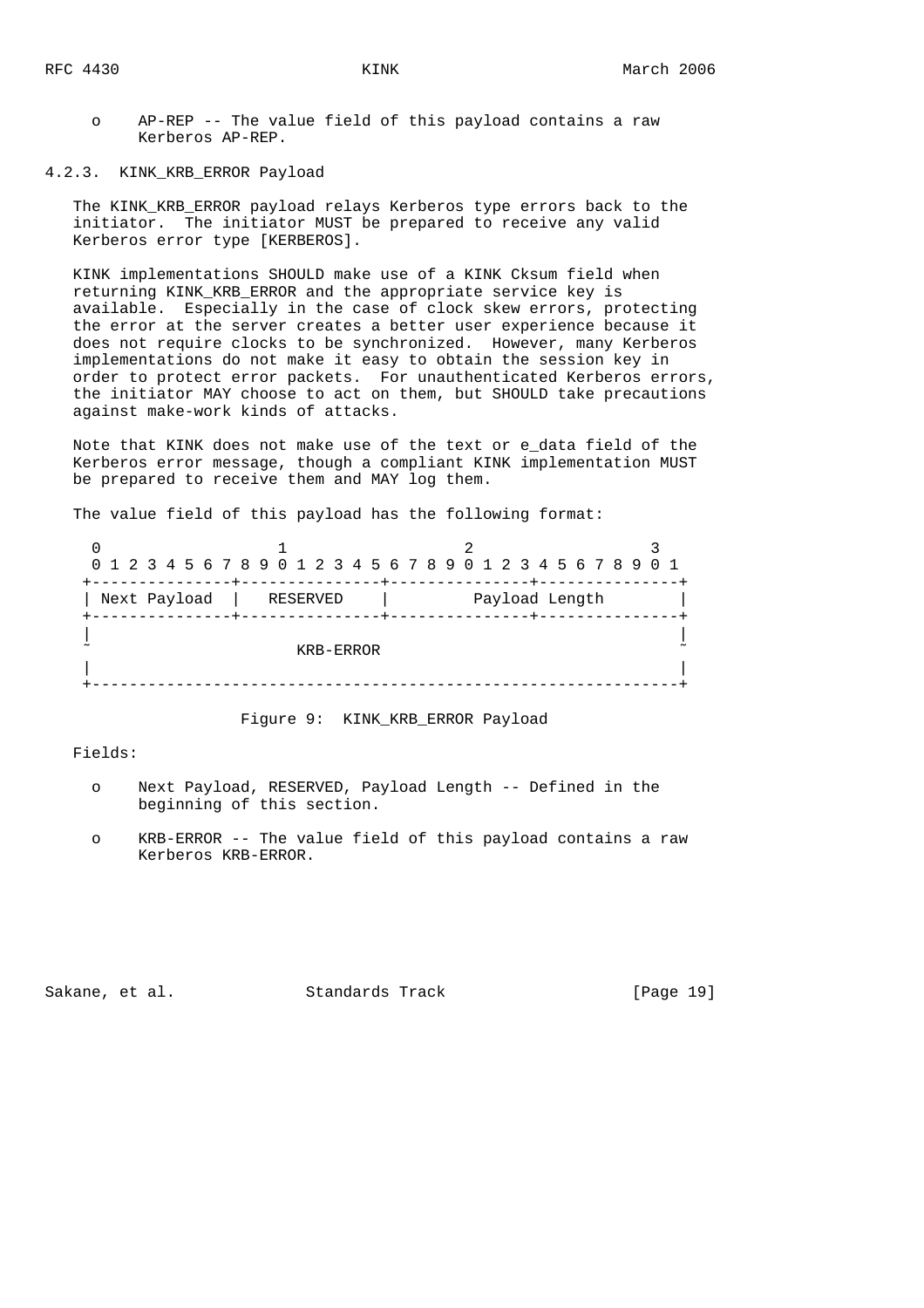4.2.4. KINK\_TGT\_REQ Payload

The KINK TGT REQ payload provides a means to get a TGT from the peer in order to obtain a User-to-User service ticket from the KDC.

The value field of this payload has the following format:

|                         |                      | 0 1 2 3 4 5 6 7 8 9 0 1 2 3 4 5 6 7 8 9 0 1 2 3 4 5 6 7 8 9 0 1 |  |
|-------------------------|----------------------|-----------------------------------------------------------------|--|
|                         | ------+------        |                                                                 |  |
| Next Payload   RESERVED |                      | Payload Length                                                  |  |
|                         |                      |                                                                 |  |
|                         |                      |                                                                 |  |
|                         | PrincName (variable) |                                                                 |  |
|                         |                      |                                                                 |  |
|                         |                      |                                                                 |  |
|                         |                      |                                                                 |  |

Figure 10: KINK TGT REQ Payload

Fields:

- o Next Payload, RESERVED, Payload Length -- Defined in the beginning of this section.
- o PrincName -- The name of the principal that the initiator wants to communicate with. It is assumed that the initiator knows the responder's principal name (including the realm name) in the same way as the non-User-to-User case. The TGT returned MUST NOT be an inter-realm TGT and its cname and crealm MUST match the requested principal name, so that the initiator can rendezvous with the responder at the responder's realm.

 PrincName values are octet string representations of a principal and realm name formatted just like the octet string used in the "NAME" component of Generic Security Service Application Program Interface (GSS-API) [RFC2743] exported name token for the Kerberos V5 GSS-API mechanism [RFC1964]. See RFC 1964, section 2.1.3.

 If the responder is not the requested principal and is unable to get a TGT for the name, it MAY return a KRB\_AP\_ERR\_NOT\_US. If the administrative policy prohibits returning a TGT, it MAY return a KINK\_U2UDENIED.

Sakane, et al. Standards Track [Page 20]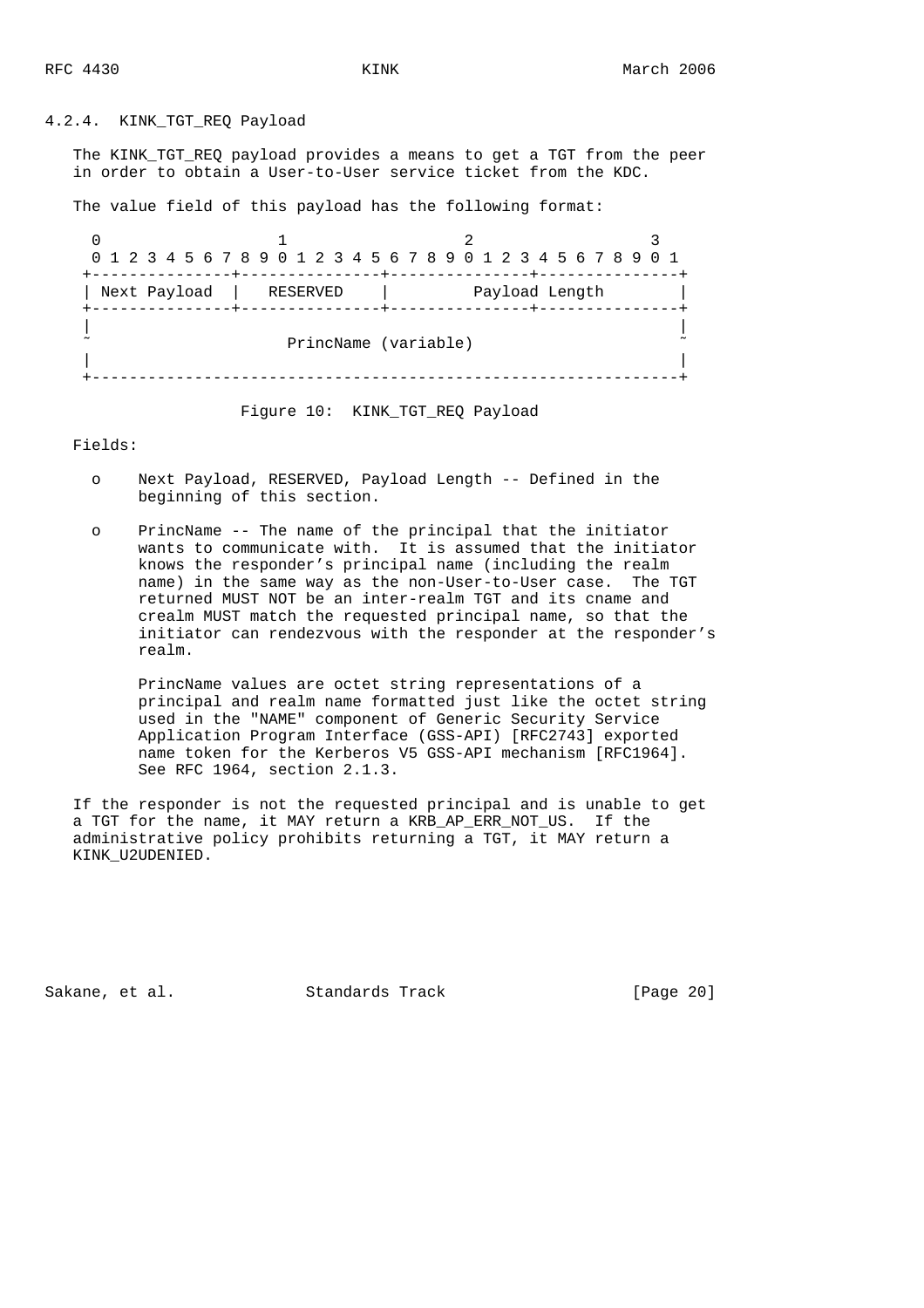# 4.2.5. KINK\_TGT\_REP Payload

 The value field of this payload contains the TGT requested in a previous KINK\_TGT\_REQ payload of a GETTGT command.

|              |                | 0 1 2 3 4 5 6 7 8 9 0 1 2 3 4 5 6 7 8 9 0 1 2 3 4 5 6 7 8 9 0 1 |  |
|--------------|----------------|-----------------------------------------------------------------|--|
| Next Payload | RESERVED       | ---+---<br>Payload Length                                       |  |
|              | TGT (variable) |                                                                 |  |
|              |                |                                                                 |  |

Figure 11: KINK\_TGT\_REP Payload

Fields:

- o Next Payload, RESERVED, Payload Length -- Defined in the beginning of this section.
- o TGT -- The Distinguished Encoding Rules (DER)-encoded TGT of the responder.

# 4.2.6. KINK\_ISAKMP Payload

The value field of this payload has the following format:

|                         |                                                            | 0 1 2 3 4 5 6 7 8 9 0 1 2 3 4 5 6 7 8 9 0 1 2 3 4 5 6 7 8 9 0 1 |  |
|-------------------------|------------------------------------------------------------|-----------------------------------------------------------------|--|
| Next Payload   RESERVED |                                                            | Payload Length                                                  |  |
|                         | InnerNextPload   QMMaj   QMMin<br>-----+-------+------+--- | RESERVED                                                        |  |
|                         | Ouick Mode Payloads (variable)                             |                                                                 |  |

Figure 12: KINK\_ISAKMP Payload

Fields:

- o Next Payload, RESERVED, Payload Length -- Defined in the beginning of this section.
- o InnerNextPload -- First payload type of the inner series of ISAKMP payloads.

Sakane, et al. Standards Track [Page 21]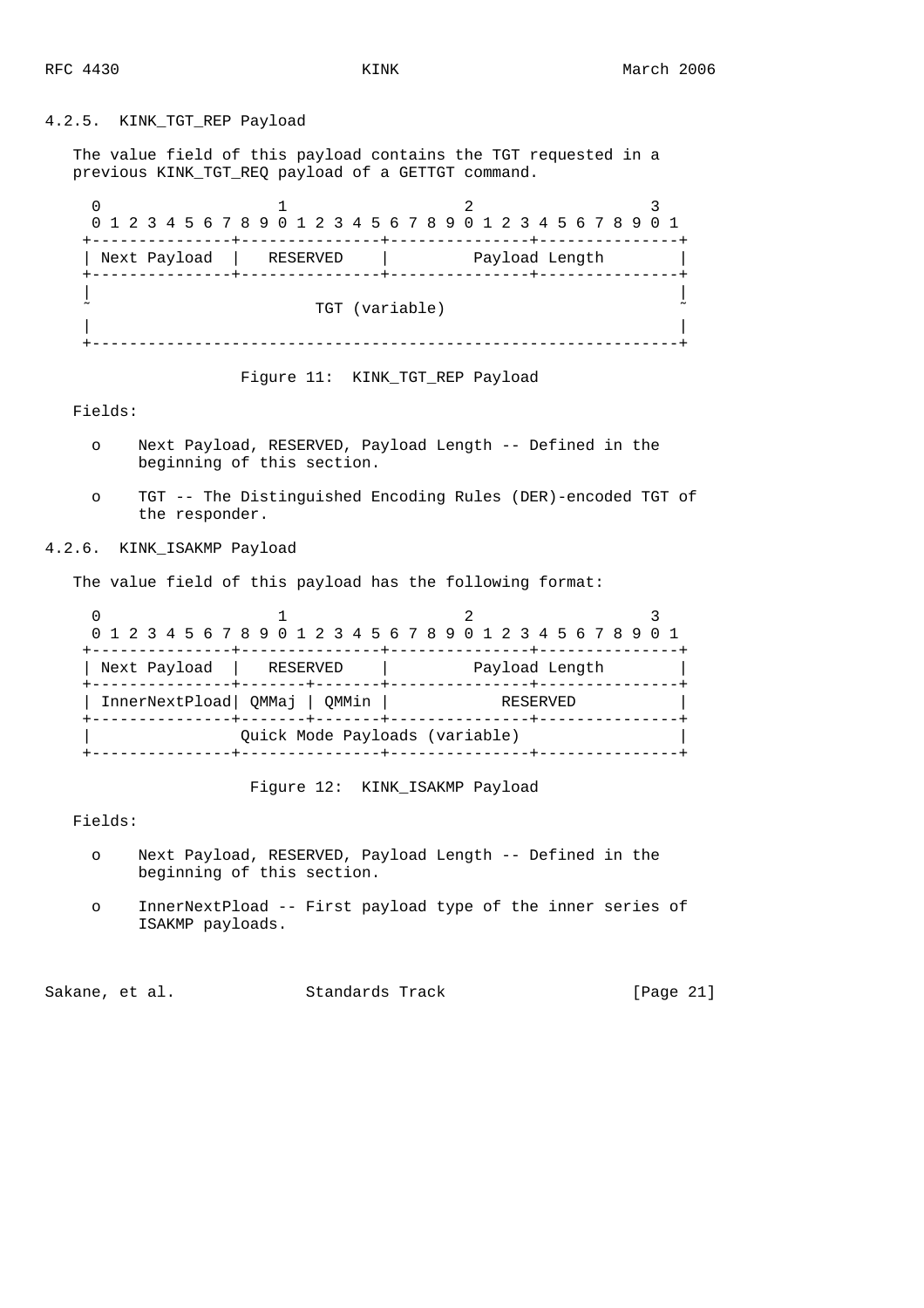- o QMMaj -- The major version of the inner payloads. MUST be set to 1.
- o QMMin -- The minor version of the inner payloads. MUST be set to 0.

 The KINK\_ISAKMP payload encapsulates the IKE Quick Mode (phase 2) payloads to take the appropriate action dependent on the KINK command. There may be any number of KINK\_ISAKMP payloads within a single KINK message. While [IKE] is somewhat fuzzy about whether multiple different SAs may be created within a single IKE message, KINK explicitly requires that a new ISAKMP header be used for each discrete SA operation. In other words, a KINK implementation MUST NOT send multiple Quick Mode transactions within a single KINK\_ISAKMP payload.

 The purpose of the Quick Mode version is to allow backward compatibility with IKE and ISAKMP if there are subsequent revisions. At the present time, the Quick Mode major and minor versions are set to one and zero (1.0), respectively. These versions do not correspond to the ISAKMP version in the ISAKMP header. A compliant KINK implementation MUST support receipt of 1.0 payloads. It MAY support subsequent versions (both sending and receiving), and SHOULD provide a means to resort back to Quick Mode version 1.0 if the KINK peer is unable to process future versions. A compliant KINK implementation MUST NOT mix Quick Mode versions in any given transaction.

# 4.2.7. KINK\_ENCRYPT Payload

 The KINK\_ENCRYPT payload encapsulates other KINK payloads and is encrypted using the session key and the algorithm specified by its etype. This payload MUST be the final one in the outer payload chain of the message. The KINK\_ENCRYPT payload MUST be encrypted before the final KINK checksum is applied.

|                |           | 0 1 2 3 4 5 6 7 8 9 0 1 2 3 4 5 6 7 8 9 0 1 2 3 4 5 6 7 8 9 0 1 |  |  |  |  |  |
|----------------|-----------|-----------------------------------------------------------------|--|--|--|--|--|
| Next Payload   | RESERVED  | -----+------<br>Payload Length                                  |  |  |  |  |  |
| InnerNextPload | RESERVED2 |                                                                 |  |  |  |  |  |
|                |           | Payload (variable)                                              |  |  |  |  |  |
|                |           |                                                                 |  |  |  |  |  |

Figure 13: KINK\_ENCRYPT Payload

Sakane, et al. Standards Track [Page 22]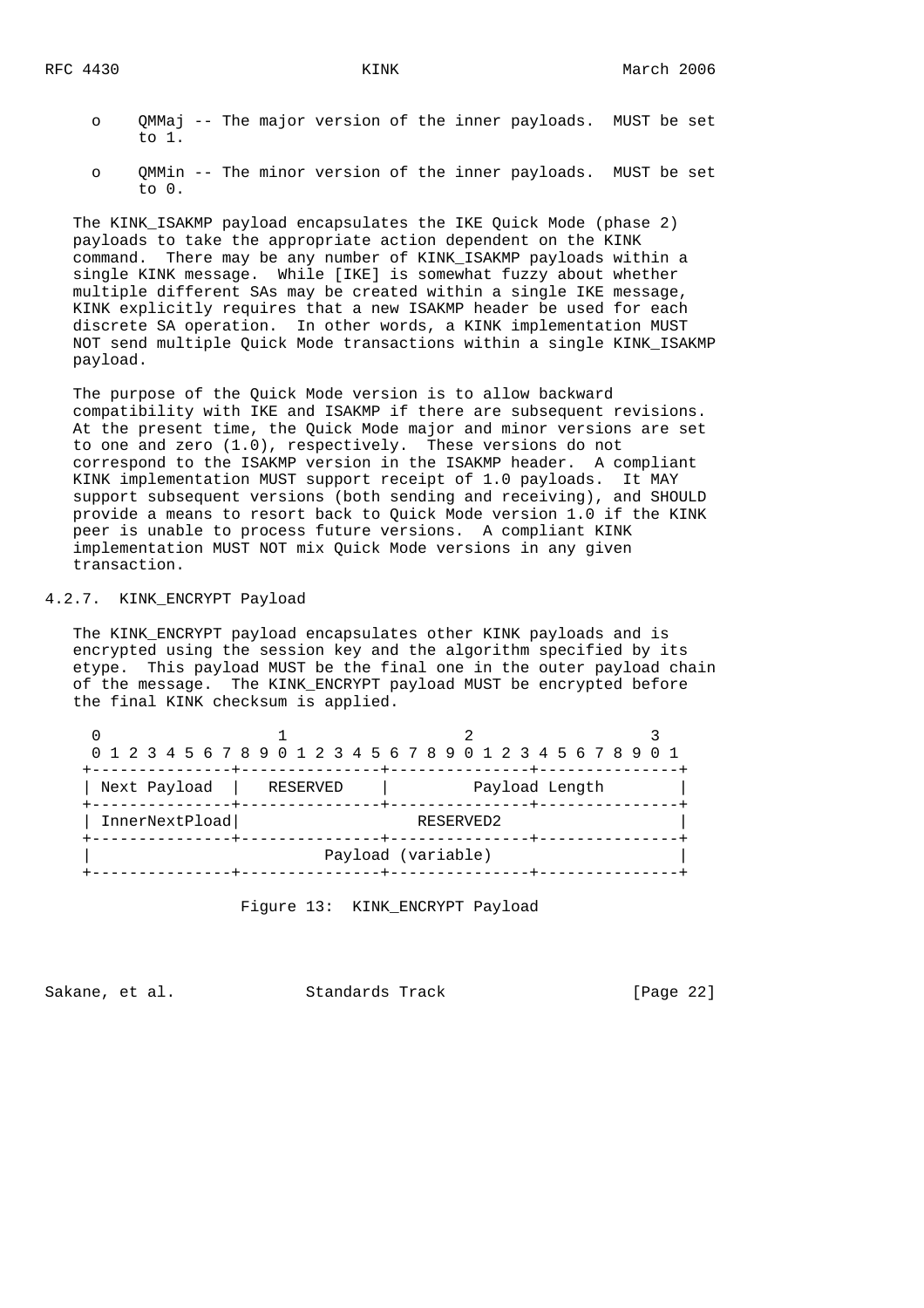Fields:

- o Next Payload, RESERVED, Payload Length -- Defined in the beginning of this section. This payload is the last one in a message, and accordingly, the Next Payload field must be KINK DONE (0).
- o InnerNextPload -- First payload type of the inner series of encrypted KINK payloads.
- o RESERVED2 -- Reserved and MUST be zero when sent, MUST be ignored when received.

 The coverage of the encrypted data begins at InnerNextPload so that the first payload's type is kept confidential. Thus, the number of encrypted octets is PayloadLength - 4.

 The format of the encryption payload follows the normal Kerberos semantics. Its content is the output of an encrypt function defined in the Encryption Algorithm Profile section of [KCRYPTO]. Parameters such as encrypt function itself, specific-key, and initial state are defined with the etype. The encrypt function may have padding in itself and there may be some garbage data at the end of the decrypted plaintext. A KINK implementation MUST be prepared to ignore such padding after the last sub-payload inside the KINK\_ENCRYPT payload. Note that each encrypt function has its own integrity protection mechanism. It is redundant with the checksum in the KINK header, but this is unavoidable because it is not always possible to remove the integrity protection part from the encrypt function.

# 4.2.8. KINK\_ERROR Payload

 The KINK\_ERROR payload type provides a protocol-level mechanism of returning an error condition. This payload should not be used for either Kerberos-generated errors or DOI-specific errors that have their own payloads defined. The error code is in network order.

| 0 1 2 3 4 5 6 7 8 9 0 1 2 3 4 5 6 7 8 9 0 1 2 3 4 5 6 7 8 9 0 1<br>Next Payload<br>Payload Length<br>RESERVED<br>ErrorCode |  |  |  |  |  |  |  |  |  |  |  |  |  |  |  |  |  |
|----------------------------------------------------------------------------------------------------------------------------|--|--|--|--|--|--|--|--|--|--|--|--|--|--|--|--|--|
|                                                                                                                            |  |  |  |  |  |  |  |  |  |  |  |  |  |  |  |  |  |
|                                                                                                                            |  |  |  |  |  |  |  |  |  |  |  |  |  |  |  |  |  |
|                                                                                                                            |  |  |  |  |  |  |  |  |  |  |  |  |  |  |  |  |  |

Figure 14: KINK\_ERROR Payload

Sakane, et al. Standards Track [Page 23]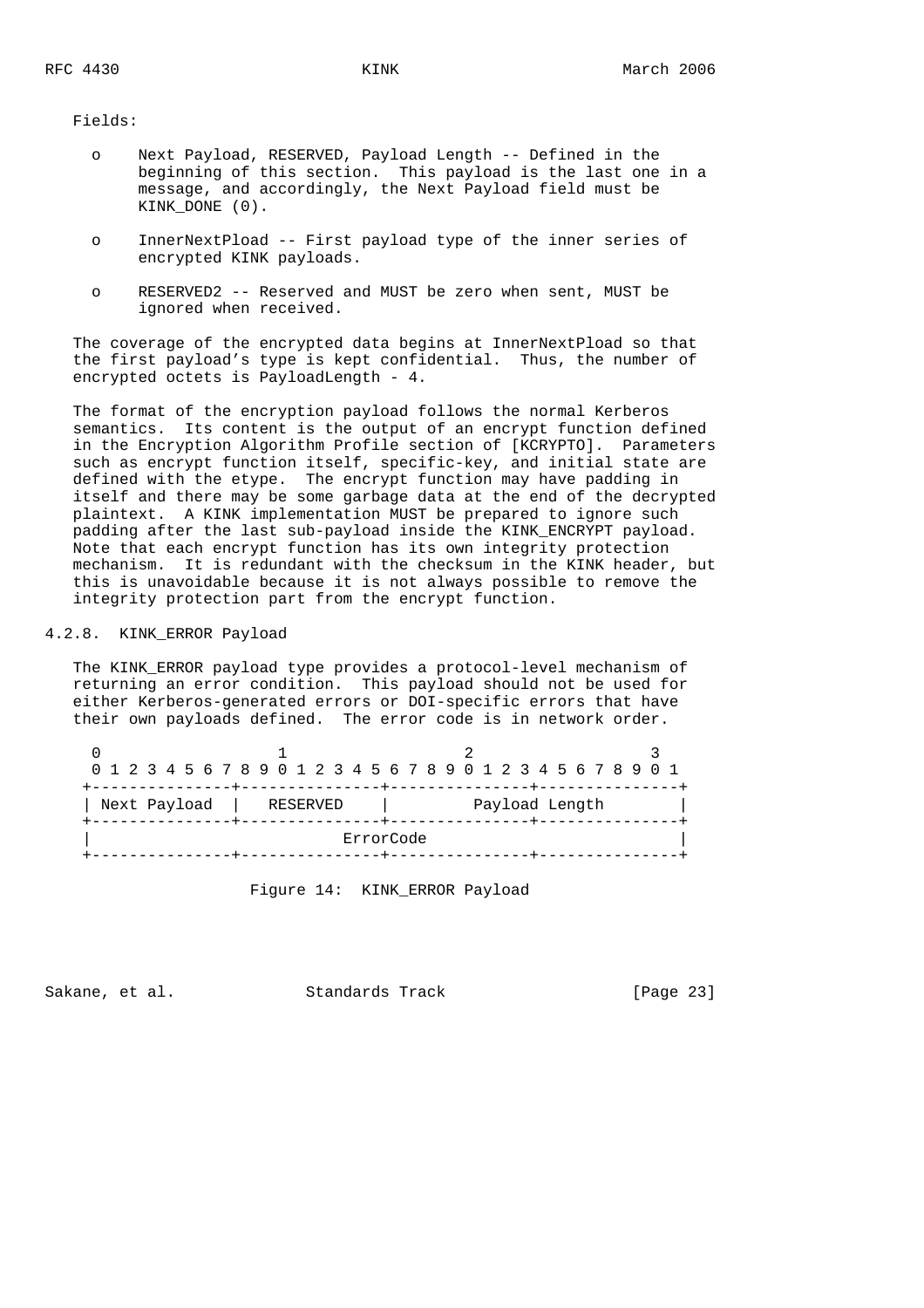Fields:

- o Next Payload, RESERVED, Payload Length -- Defined in the beginning of this section.
- o ErrorCode -- One of the following values in the network byte order:

| ErrorCode        | Value        |            | Purpose                         |
|------------------|--------------|------------|---------------------------------|
| KINK OK          | 0            |            | No error detected               |
|                  |              |            |                                 |
| KINK PROTOERR    |              |            | The message was malformed       |
| KINK INVDOI      | 2            |            | Invalid DOI                     |
| KINK INVMAJ      |              |            | Invalid Major Version           |
| RESERVED         | 4            |            |                                 |
| KINK INTERR      | 5            |            | An unrecoverable internal error |
| KINK BADOMVERS   | 6            |            | Unsupported Quick Mode Version  |
| KINK U2UDENIED   | 7            |            | Returning a TGT is prohibited   |
| RESERVED TO IANA |              | $8 - 8191$ |                                 |
| Private Use      | 8192 - 16383 |            |                                 |
| RESERVED         | 16384        |            |                                 |

 The responder MUST NOT return KINK\_OK. When received, the initiator MAY act as if the specific KINK ERROR payload were not present. If the initiator supports multiple Quick Mode versions or DOIs, KINK\_BADQMVERS or KINK\_INVDOI is received, and the Cksum is verified, then it MAY retry with another version or DOI. A responder SHOULD return a KINK error with KINK\_INVMAJ, when it receives an unsupported KINK version number in the header. When KINK\_U2UDENIED is received, the initiator MAY retry with the non-User-to-User mode (if it has not yet been tried).

 In general, the responder MAY choose to return these errors in reply to unauthenticated commands, but SHOULD take care to avoid being involved in denial of service attacks. Similarly, the initiator MAY choose to act on unauthenticated errors, but SHOULD take care to avoid denial of service attacks.

Sakane, et al. Standards Track [Page 24]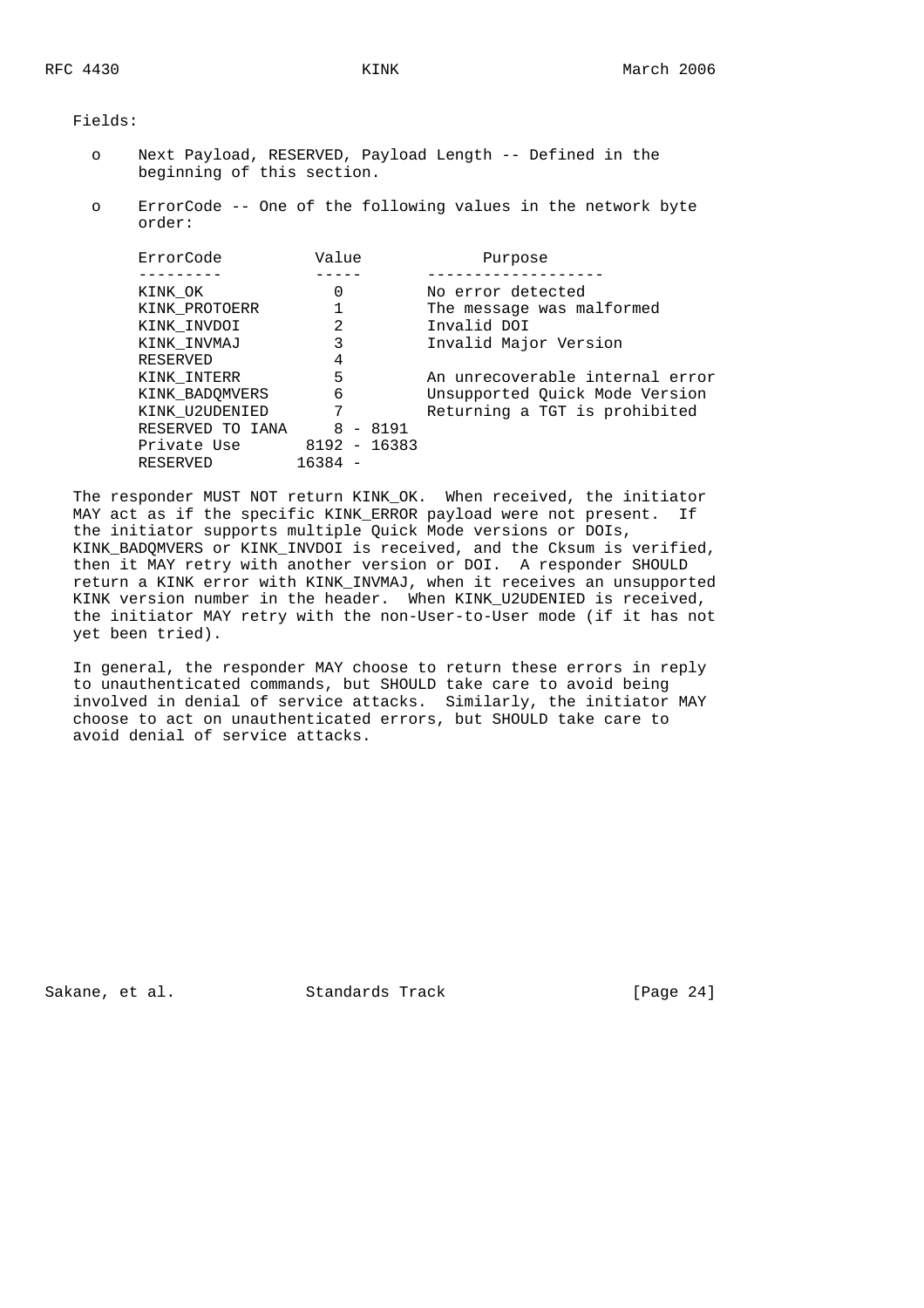#### 5. Differences from IKE Quick Mode

 KINK directly uses ISAKMP payloads to negotiate SAs. In particular, KINK uses IKE phase 2 payload types (aka Quick Mode). In general, there should be very few changes necessary to an IKE implementation to establish the SAs, and unless there is a note to the contrary in the memo, all capabilities and requirements in [IKE] MUST be supported. IKE phase 1 payloads MUST NOT be sent.

 Unlike IKE, KINK defines specific commands for creation, deletion, and status of SAs, mainly to facilitate predictable SA creation/deletion (see sections 3.2 and 3.3). As such, KINK places certain restrictions on what payloads may be sent with which commands, and some additional restrictions and semantics of some of the payloads. Implementors should refer to [IKE] and [ISAKMP] for the actual format and semantics. If a particular IKE phase 2 payload is not mentioned here, it means that there are no differences in its use.

- o The Security Association Payload header for IP is defined in section 4.6.1 of [IPDOI]. For this memo, the Domain of Interpretation MUST be set to 1 (IPsec) and the Situation bitmap MUST be set to 1 (SIT IDENTITY ONLY). All other fields are omitted (because SIT\_IDENTITY\_ONLY is set).
- o KINK also expands the semantics of IKE in that it defines an optimistic proposal for CREATE commands to allow SA creation to complete in two messages.
- o IKE Quick Mode (phase 2) uses the hash algorithm used in main mode (phase 1) to generate the keying material. For this purpose, KINK MUST use a pseudo-random function determined by the etype of the session key.
- o KINK does not use the HASH payload at all.
- o KINK allows the Nonce payload Nr to be optional to facilitate optimistic keying.

Sakane, et al. Standards Track [Page 25]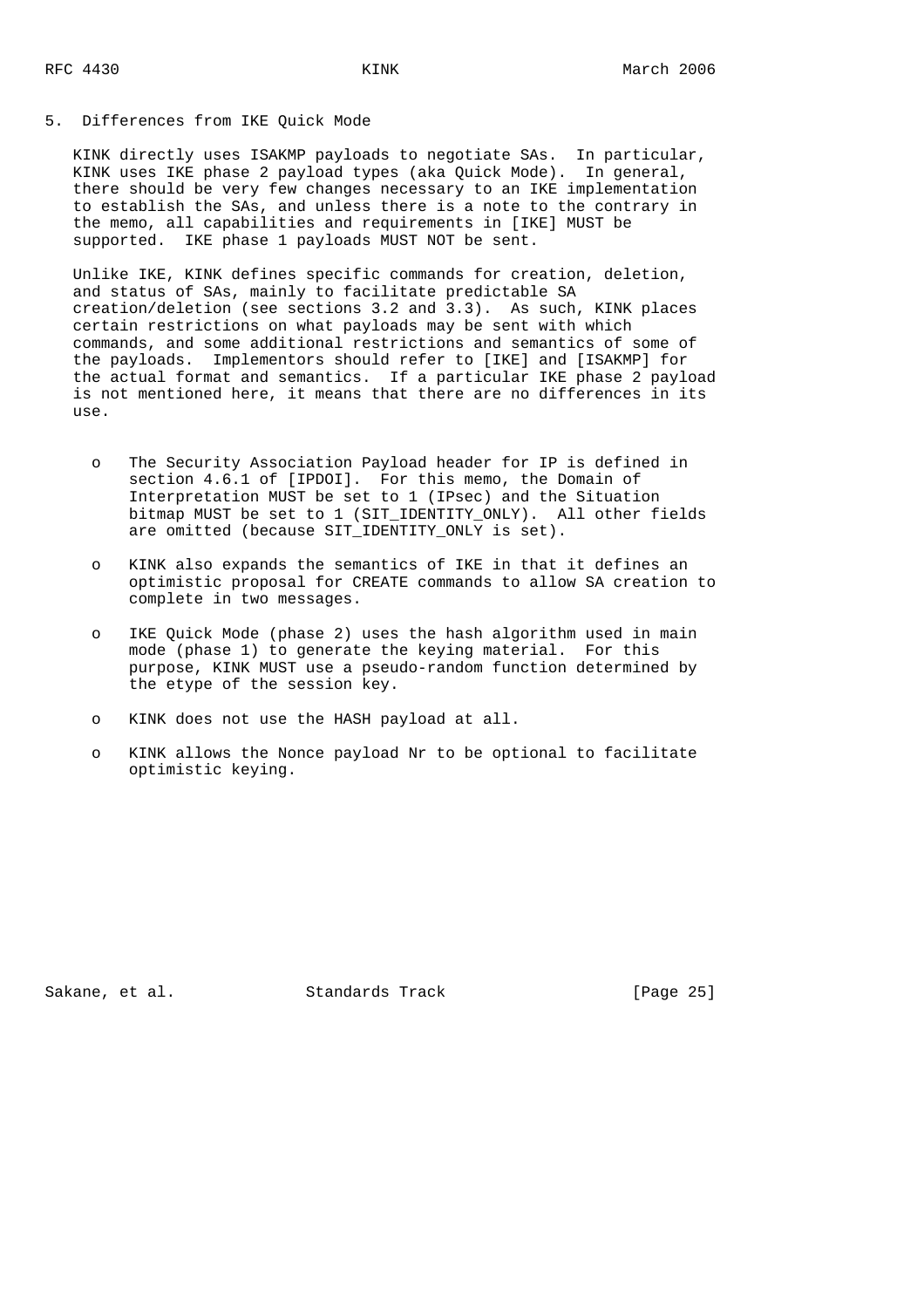## 5.1. Security Association Payloads

KINK supports the following SA attributes from [IPDOI]:

| class                    | value | type |
|--------------------------|-------|------|
| SA Life Type             |       |      |
| SA Life Duration         |       |      |
| Encapsulation Mode       |       | в    |
| Authentication Algorithm |       | в    |
| Key Length               |       | в    |
| Key Rounds               |       | R    |

Refer to [IPDOI] for the actual definitions of these attributes.

## 5.2. Proposal and Transform Payloads

 KINK directly uses the Proposal and Transform payloads with no differences. KINK, however, places additional relevance to the first proposal and first transform of each conjugate for optimistic keying.

5.3. Identification Payloads

 The Identification payload carries information that is used to identify the traffic that is to be protected by the SA that will be established. KINK restricts the ID types, which are defined in section 4.6.2.1 of [IPDOI], to the following values:

| ID Type             | Value |
|---------------------|-------|
|                     |       |
| ID IPV4 ADDR        |       |
| ID IPV4 ADDR SUBNET |       |
| ID IPV6 ADDR        | 5     |
| ID IPV6 ADDR SUBNET | 6     |
| ID IPV4 ADDR RANGE  |       |
| ID IPV6 ADDR RANGE  |       |

#### 5.4. Nonce Payloads

 The Nonce payload contains random data that MUST be used in key generation. It MUST be sent by the initiating KINK peer, and MAY be sent by the responding KINK peer. See section 7 for the discussion of its use in key generation.

Sakane, et al. Standards Track [Page 26]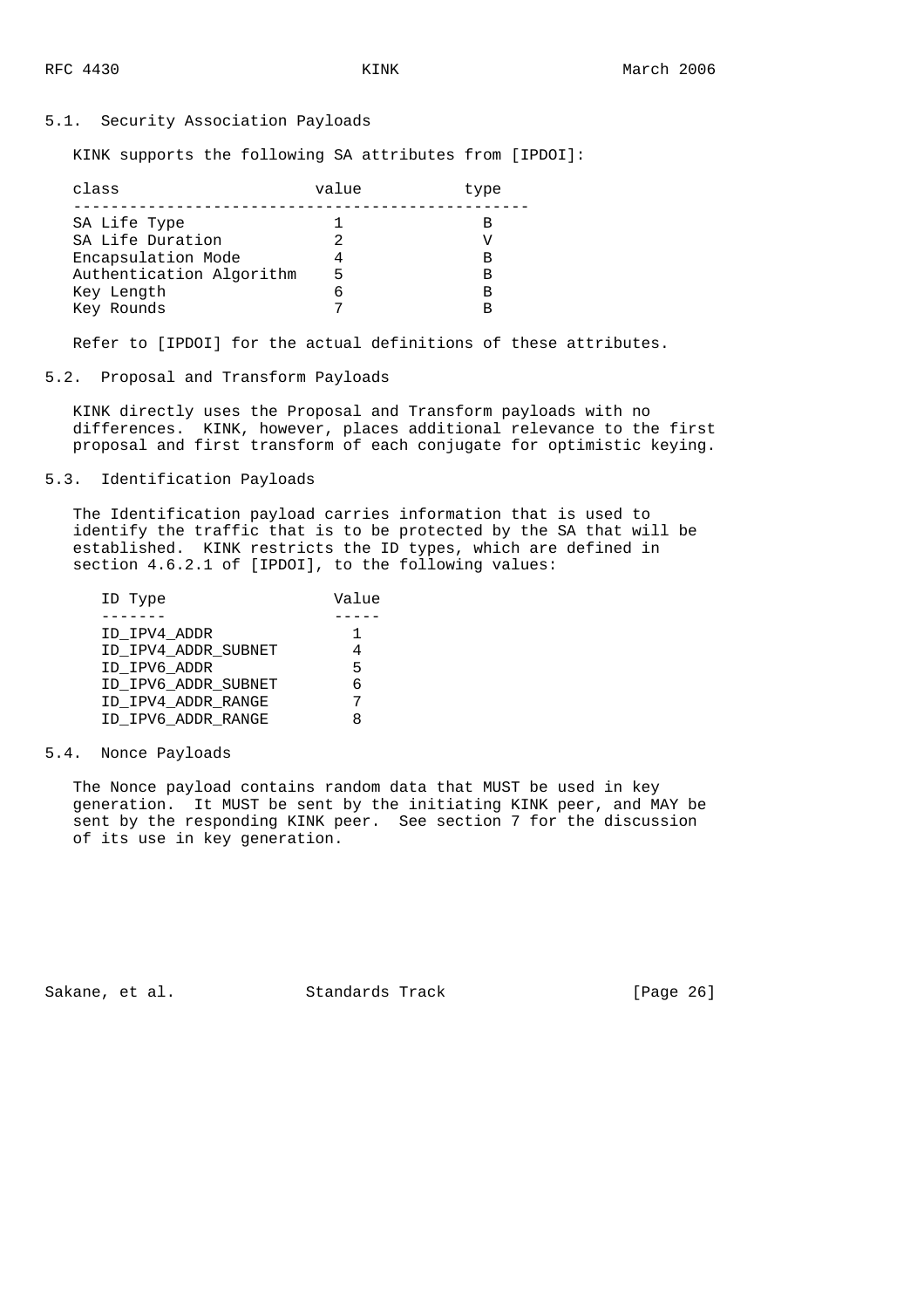## 5.5. Notify Payloads

 Notify payloads are used to transmit several informational data, such as error conditions and state transitions to a peer. For example, notification information transmit can be error messages specifying why an SA could not be established. It can also be status data that a process managing an SA database wishes to communicate with a peer process.

 Types in the range 0 - 16383 are intended for reporting errors [ISAKMP]. An implementation receiving a type in this range that it does not recognize in a response MUST assume that the corresponding request has failed entirely. Unrecognized error types in a request and status types in a request or response MUST be ignored, and they SHOULD be logged. Notify payloads with status types MAY be added to any message and MUST be ignored if not recognized. They are intended to indicate capabilities, and as part of SA negotiation are used to negotiate non-cryptographic parameters.

 The table below lists the Notification messages and their corresponding values. PAYLOAD-MALFORMED denotes some error types defined by [ISAKMP]. Hence INVALID-PROTOCOL-ID, for example, is not used in this document. INVALID-MAJOR-VERSION and INVALID-MINOR- VERSION are not used because KINK\_BADQMVERS is used to tell the initiator that the version of IKE is not supported.

|  | NOTIFY MESSAGES - ERROR TYPES |  |  | Value |
|--|-------------------------------|--|--|-------|
|  |                               |  |  |       |
|  | INVALID-PAYLOAD-TYPE          |  |  |       |

 Sent if the ISAKMP payload type is not recognized. It is also sent when the KE payload is not supported by the responder. Notification Data MUST contains the one-octet payload type.

#### INVALID-SPI 11

 Sent if the responder has an SPI indicated by the initiator in case of CREATE flow, or if the responder does not have an SPI indicated by the initiator in case of DELETE flow.

NO-PROPOSAL-CHOSEN 14

 Sent if none of the proposals in the SA payload was acceptable.

Sakane, et al. Standards Track [Page 27]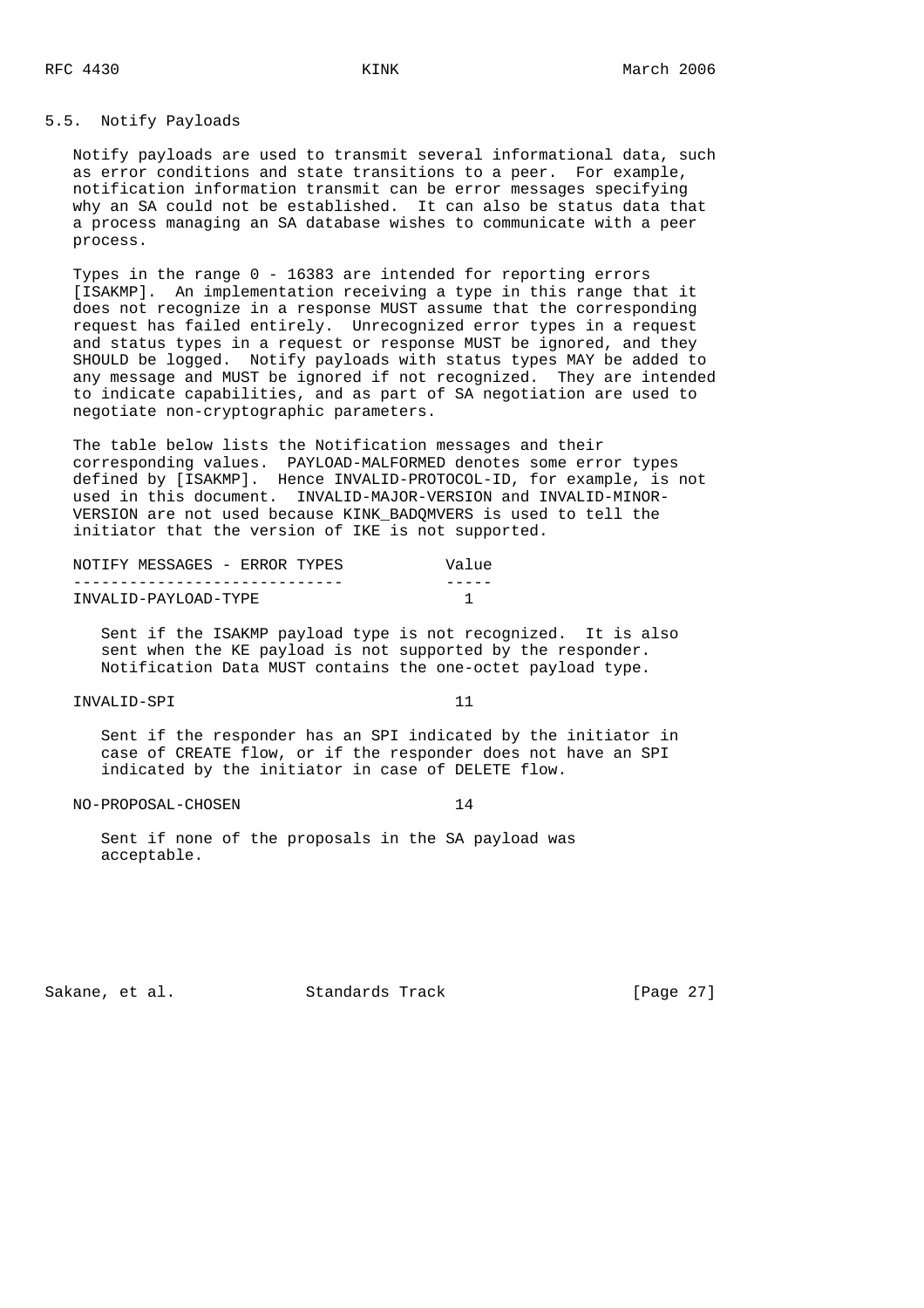#### PAYLOAD-MALFORMED 16

Sent if the KINK ISAKMP payload received was invalid because some type, length, or value was out of range. It is also sent when the request was rejected for reason that was not matched with other error types.

5.6. Delete Payloads

KINK directly uses ISAKMP Delete payloads with no changes.

5.7. KE Payloads

 IKE requires that perfect forward secrecy (PFS) be supported through the use of the KE payload. KINK retains the ability to use PFS, but relaxes the requirement from must implement to SHOULD implement. The reasons are described in the Security Considerations section.

6. Message Construction and Constraints for IPsec DOI

 All commands, responses, and acknowledgements are bound together by the XID field of the message header. The XID is normally a monotonically incrementing field, and is used by the initiator to differentiate between outstanding requests to a responder. The XID field does not provide replay protection as that functionality is provided by the Kerberos mechanisms. In addition, commands and responses MUST use a cryptographic checksum over the entire message if the two peers share a key via a ticket exchange.

 In all cases in this section, if a message contains a KINK\_AP\_REQ or KINK\_AP\_REP payload, other KINK payloads MAY be encapsulated in a KINK\_ENCRYPT payload.

6.1. REPLY Message

 The REPLY message is a generic reply that MUST contain either a KINK\_AP\_REP, a KINK\_KRB\_ERROR, or a KINK\_ERROR payload. REPLY messages MAY contain additional DOI-specific payloads such as ISAKMP payloads that are defined in the following sections.

#### 6.2. ACK Message

 ACKs are sent only when the ACKREQ bit is set in a REPLY message. An ACK message MUST contain an AP-REQ payload and no other payload.

Sakane, et al. Standards Track [Page 28]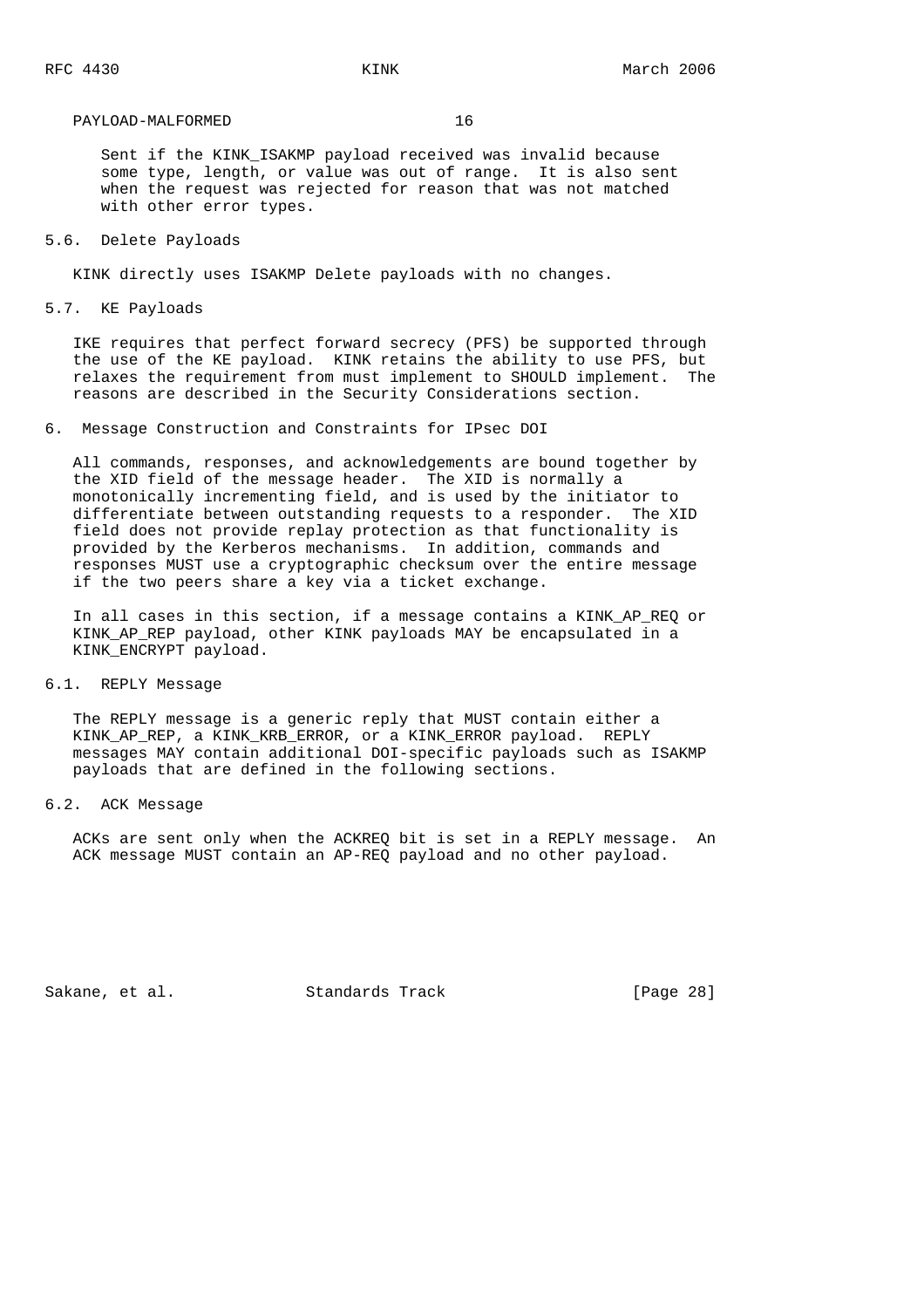6.3. CREATE Message

 This message initiates an establishment of new security association(s). The CREATE message must contain an AP-REQ payload and any DOI-specific payloads.

```
 CREATE KINK Header
KINK_AP_REQ
[KINK_ENCRYPT]
   KINK_ISAKMP payloads
       SA Payload
             Proposal Payloads
                  Transform Payloads
       Nonce Payload (Ni)
       [KE]
        [IDci, IDcr]
        [Notification Payloads]
```
Replies are of the following forms:

 REPLY KINK Header KINK\_AP\_REP [KINK\_ENCRYPT] KINK\_ISAKMP payloads SA Payload Proposal Payloads Transform Payload [Nonce Payload (Nr)] [KE] [IDci, IDcr] [Notification Payloads]

 Note that there MUST be at least a single proposal payload and a single transform payload in REPLY messages. There will be multiple proposal payloads only when an SA bundle is negotiated. Also: unlike IKE, the Nonce payload Nr is not required, and if it exists, an acknowledgement must be requested to indicate that the initiator's outgoing SAs must be modified. If any of the first proposals are not chosen by the recipient, it SHOULD include the Nonce payload.

 KINK, like IKE, allows the creation of many SAs in one create command. If any of the optimistic proposals are not chosen by the responder, it MUST request an ACK.

 If an IPsec DOI-specific error is encountered, the responder must reply with a Notify payload describing the error:

Sakane, et al. Standards Track [Page 29]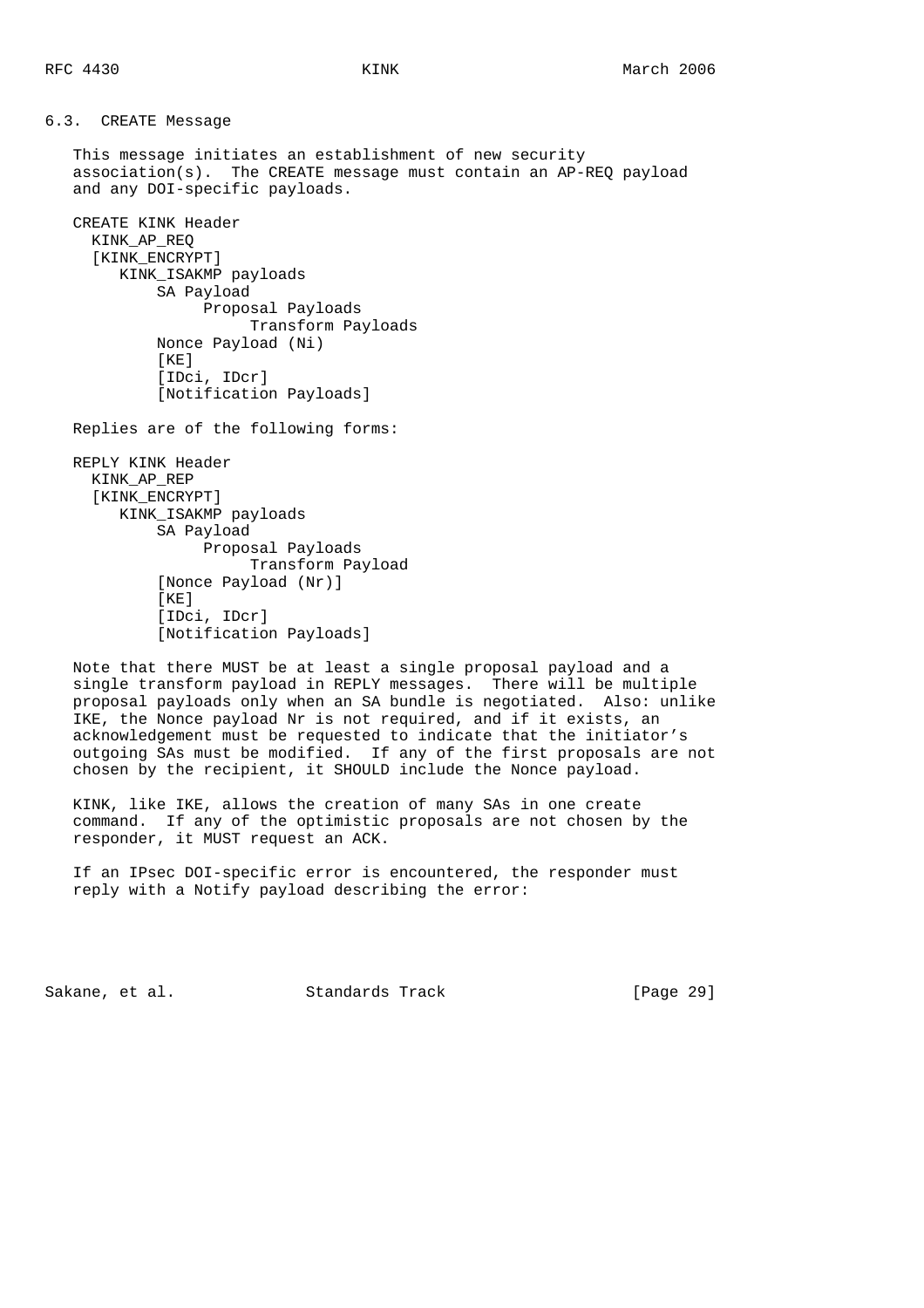REPLY KINK Header KINK\_AP\_REP [KINK\_ENCRYPT] [KINK\_ERROR] KINK\_ISAKMP payloads [Notification Payloads] If the responder finds a Kerberos error for which it can produce a valid authenticator, the REPLY takes the following form: REPLY KINK Header KINK\_AP\_REP [KINK\_ENCRYPT] KINK\_KRB\_ERROR Finally, if the responder finds a Kerberos or KINK type of error for which it cannot create an AP-REP, it MUST reply with a lone KINK\_KRB\_ERROR or KINK\_ERROR payload: REPLY KINK Header [KINK\_KRB\_ERROR] [KINK\_ERROR] 6.4. DELETE Message This message indicates that the sending peer has deleted or will shortly delete Security Association(s) with the other peer. DELETE KINK Header KINK\_AP\_REQ [KINK\_ENCRYPT] KINK\_ISAKMP payloads Delete Payloads [Notification Payloads] There are three forms of replies for a DELETE. The normal form is: REPLY KINK Header KINK\_AP\_REP [KINK\_ENCRYPT] [KINK\_ERROR] KINK\_ISAKMP payloads Delete Payloads [Notification Payloads] If an IPsec DOI-specific error is encountered, the responder must reply with a Notify payload describing the error: Sakane, et al. Standards Track [Page 30]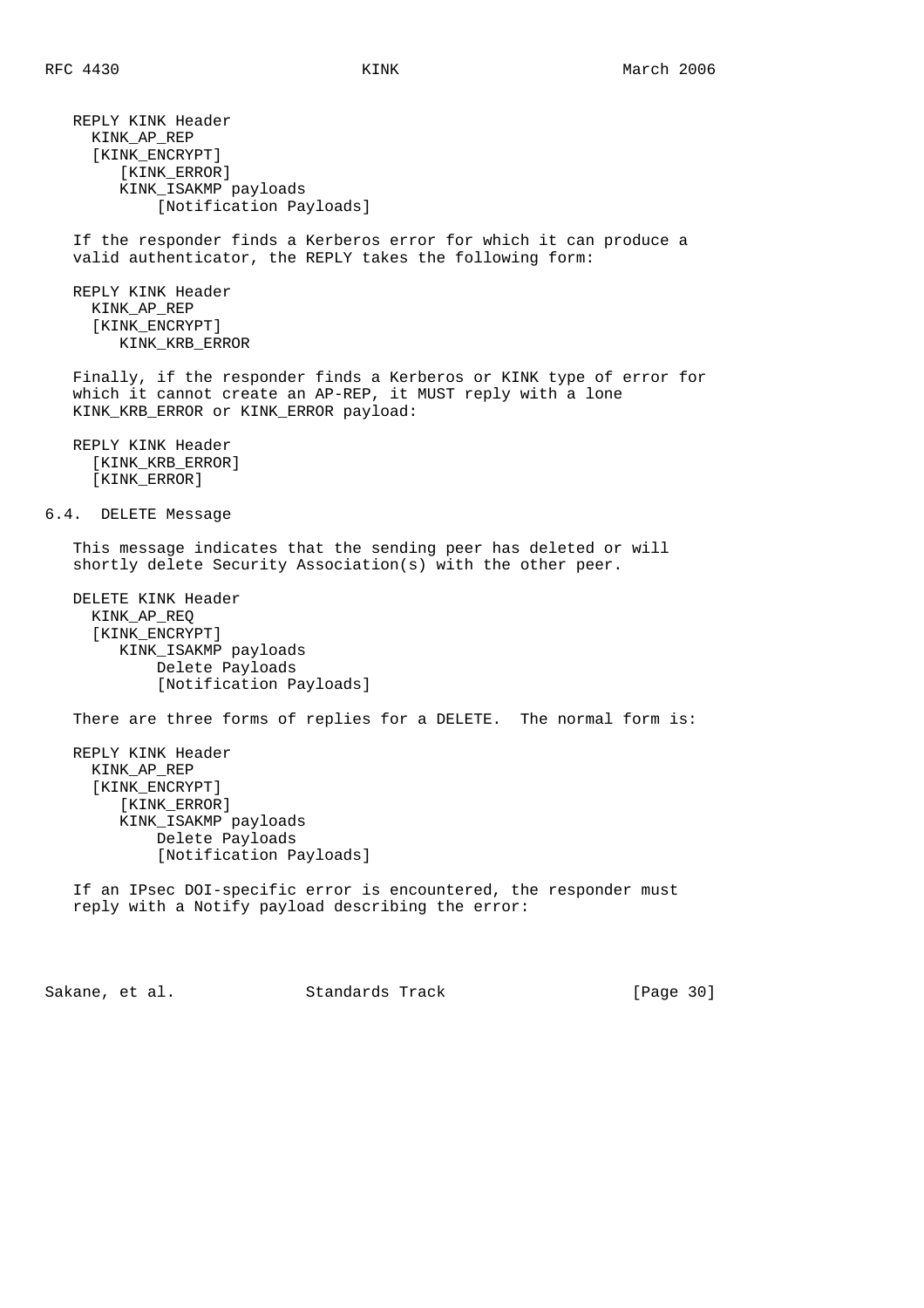REPLY KINK Header KINK\_AP\_REP [KINK\_ENCRYPT] [KINK\_ERROR] KINK\_ISAKMP payloads [Notification Payloads] If the responder finds a Kerberos error for which it can produce a valid authenticator, the REPLY takes the following form: REPLY KINK Header KINK\_AP\_REP [KINK\_ENCRYPT] KINK\_KRB\_ERROR If the responder finds a KINK or Kerberos type of error, it MUST reply with a lone KINK\_KRB\_ERROR or KINK\_ERROR payload: REPLY KINK Header [KINK\_KRB\_ERROR] [KINK\_ERROR] 6.5. STATUS Message The STATUS command is used in two ways: 1) As a means to relay an ISAKMP Notification message. 2) As a means of probing a peer whether its epoch has changed for dead peer detection. STATUS contains the following payloads: KINK Header KINK\_AP\_REQ [[KINK\_ENCRYPT] KINK\_ISAKMP payload [Notification Payloads]] There are three forms of replies for a STATUS. The normal form is: REPLY KINK Header KINK\_AP\_REP [[KINK\_ENCRYPT] [KINK\_ERROR] KINK\_ISAKMP payload [Notification Payloads]]

Sakane, et al. Standards Track [Page 31]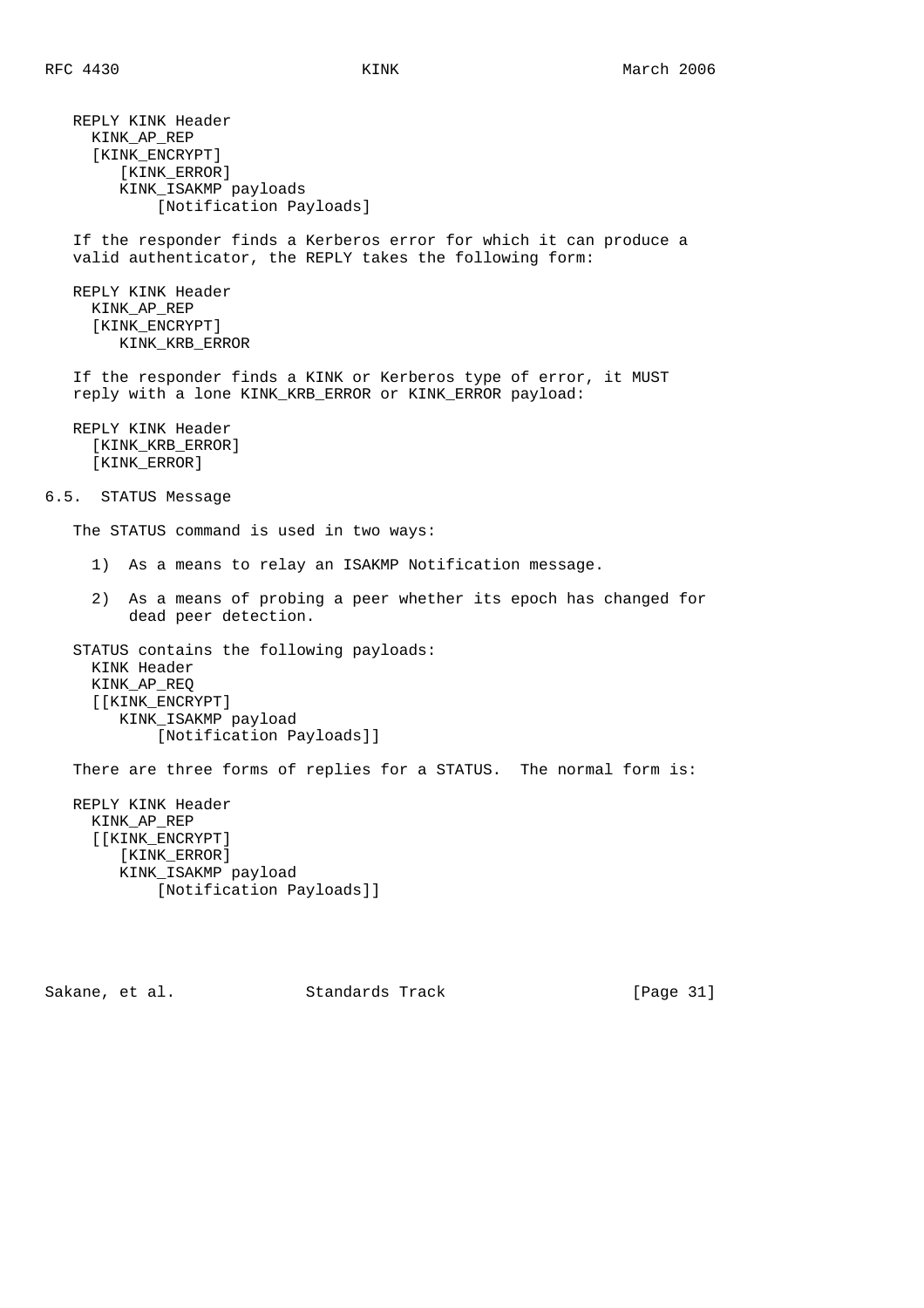If the responder finds a Kerberos error for which it can produce a valid authenticator, the REPLY takes the following form:

 REPLY KINK Header KINK\_AP\_REP [KINK\_ENCRYPT] KINK\_KRB\_ERROR

 If the responder finds a KINK or Kerberos type of error, it MUST reply with a lone KINK\_KRB\_ERROR or KINK\_ERROR payload:

 REPLY KINK Header [KINK\_KRB\_ERROR] [KINK\_ERROR]

6.6. GETTGT Message

 A GETTGT command is only used to carry a Kerberos TGT and is not related to SA management; therefore, it contains only KINK\_TGT\_REQ payload and does not contain any DOI-specific payload.

 There are two forms of replies for a GETTGT. In the normal form, where the responder is allowed to return its TGT, the REPLY contains KINK\_TGT\_REP payload. If the responder is not allowed to return its TGT, it MUST reply with a KINK\_ERROR payload.

7. ISAKMP Key Derivation

 KINK uses the same key derivation mechanisms defined in section 5.5 of [IKE], which is:

KEYMAT = prf(SKEYID\_d, [g(qm)^xy |] protocol | SPI | Ni\_b [| Nr\_b])

The following differences apply:

- o prf is the pseudo-random function corresponding to the session key's etype. They are defined in [KCRYPTO].
- o SKEYID\_d is the session key in the Kerberos service ticket from the AP-REQ. Note that subkeys are not used in KINK and MUST be ignored if received.
- o Both Ni\_b and Nr\_b are the part of the Nonce payloads (Ni and Nr, respectively) as described in section 3.2 of [IKE]. Nr\_b is optional, which means that Nr\_b is treated as if a zero length value was supplied when the responder's nonce (Nr) does not exist. When Nr exists, Nr\_b MUST be included in the calculation.

Sakane, et al. Standards Track [Page 32]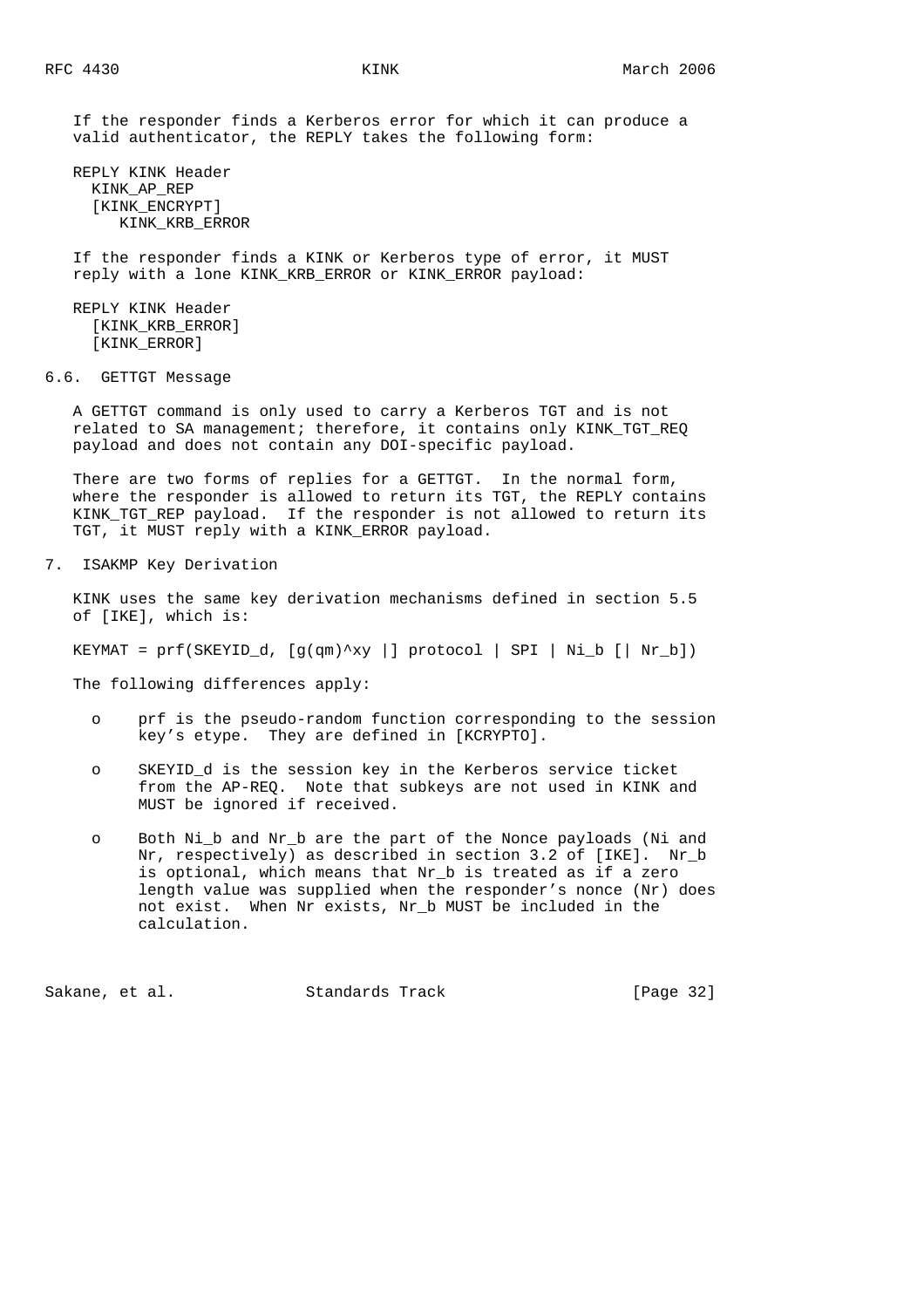Note that  $g(qm)$ <sup>\*</sup>xy refers to the keying material generated when KE payloads are supplied using Diffie-Hellman key agreement. This is explained in section 5.5 of [IKE].

 The rest of the key derivation (e.g., how to expand KEYMAT) follows IKE. How to use derived keying materials is up to each service (e.g., section 4.5.2 of [IPSEC]).

# 8. Key Usage Numbers for Kerberos Key Derivation

 Kerberos encrypt/decrypt functions and get\_mic/verify\_mic functions require "key usage numbers". They are used to generate specific keys for cryptographic operations so that different keys are used for different purposes/objects. KINK uses two usage numbers, listed below.

| Purpose                               | Usaqe number |
|---------------------------------------|--------------|
|                                       |              |
| KINK ENCRYPT payload (for encryption) | 39           |
| Cksum field (for checksum)            | 40           |

9. Transport Considerations

 KINK uses UDP on port 910 to transport its messages. There is one timer T which SHOULD take into consideration round-trip considerations and MUST implement a truncated exponential back-off mechanism. The state machine is simple: any message that expects a response MUST retransmit the request using timer T. Since Kerberos requires that messages be retransmitted with new times for replay protection, the message MUST be re-created each time including the checksum of the message. Both commands and replies with the ACKREQ bit set are kept on retransmit timers. When a KINK initiator receives a REPLY with the ACKREQ bit set, it MUST retain the ability to regenerate the ACK message for the transaction for a minimum of its full retransmission timeout cycle or until it notices that packets have arrived on the newly constructed SA, whichever comes first.

 When a KINK peer retransmits a message, it MUST create a new Kerberos authenticator for the AP-REQ so that the peer can differentiate between replays and dropped packets. This results in a potential race condition when a retransmission occurs before an in-flight reply is received/processed. To counter this race condition, the retransmitting party SHOULD keep a list of valid authenticators that are outstanding for any particular transaction.

Sakane, et al. Standards Track [Page 33]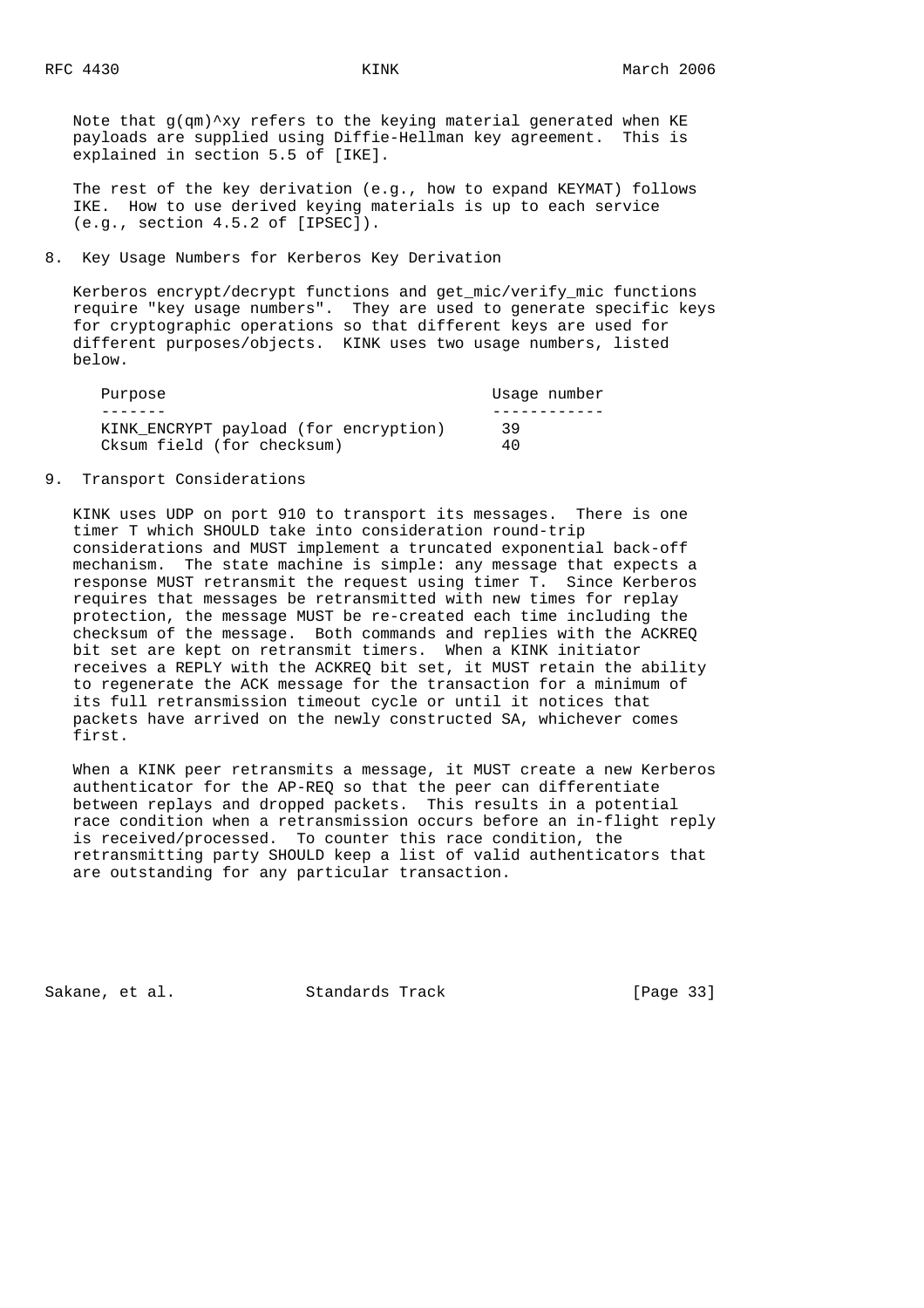When a KINK peer retransmits a command, it MUST use the same ticket within the retransmissions. This is to avoid race conditions on using different keys, which result in different KEYMATs between an initiator and a responder. For this reason, (1) an initiator MUST obtain a ticket whose lifetime is greater than the initiator's maximum transaction time including timeouts, or (2) it MUST continue to use the same ticket within a set of retransmissions, and iff it receives an error (most likely KRB\_AP\_ERR\_TKT\_EXPIRED) from the responder, it starts a new transaction with a new ticket.

### 10. Security Considerations

 The principal names are the identities of the KINK services, but the traffic protected by SAs are identified by DOI-specific selectors (IP addresses, port numbers, etc.). This may lead to a breakaway of SA-protected data from authentication. For example, if two different hosts claim that they have the same IP address, it may be impossible to predict which principal's key protects the data. Thus, an implementation must take care for the binding between principal names and the SA selectors.

 Sending errors without cryptographic protection must be handled very carefully. There is a trade-off between wanting to be helpful in diagnosing a problem and wanting to avoid being a dupe in a denial of service attack.

 KINK cobbles together and reuses many parts of both Kerberos and IKE, the latter which in turn is cobbled together from many other memos. As such, KINK inherits many of the weaknesses and considerations of each of its components. However, KINK uses only IKE phase 2 payloads to create and delete SAs; the security considerations which pertain to IKE phase 1 may be safely ignored. However, being able to ignore IKE's authentication phase necessarily means that KINK inherits all of the security considerations of Kerberos authentication as outlined in [KERBEROS]. For one, a KDC, like an Authentication, Authorization, and Accounting (AAA) server, is a point of attack and all that implies. Much has been written about various shortcomings and mitigations of Kerberos, and they should be evaluated for any deployment.

 KINK's use of Kerberos presents a couple of considerations. First, KINK explicitly expects that the KDC will provide adequate entropy when it generates session keys. Second, Kerberos is used as a user authentication protocol with the possibility of dictionary attacks on user passwords. This memo does not describe a particular method to avoid these pitfalls, but recommends that suitable randomly generated

Sakane, et al. Standards Track [Page 34]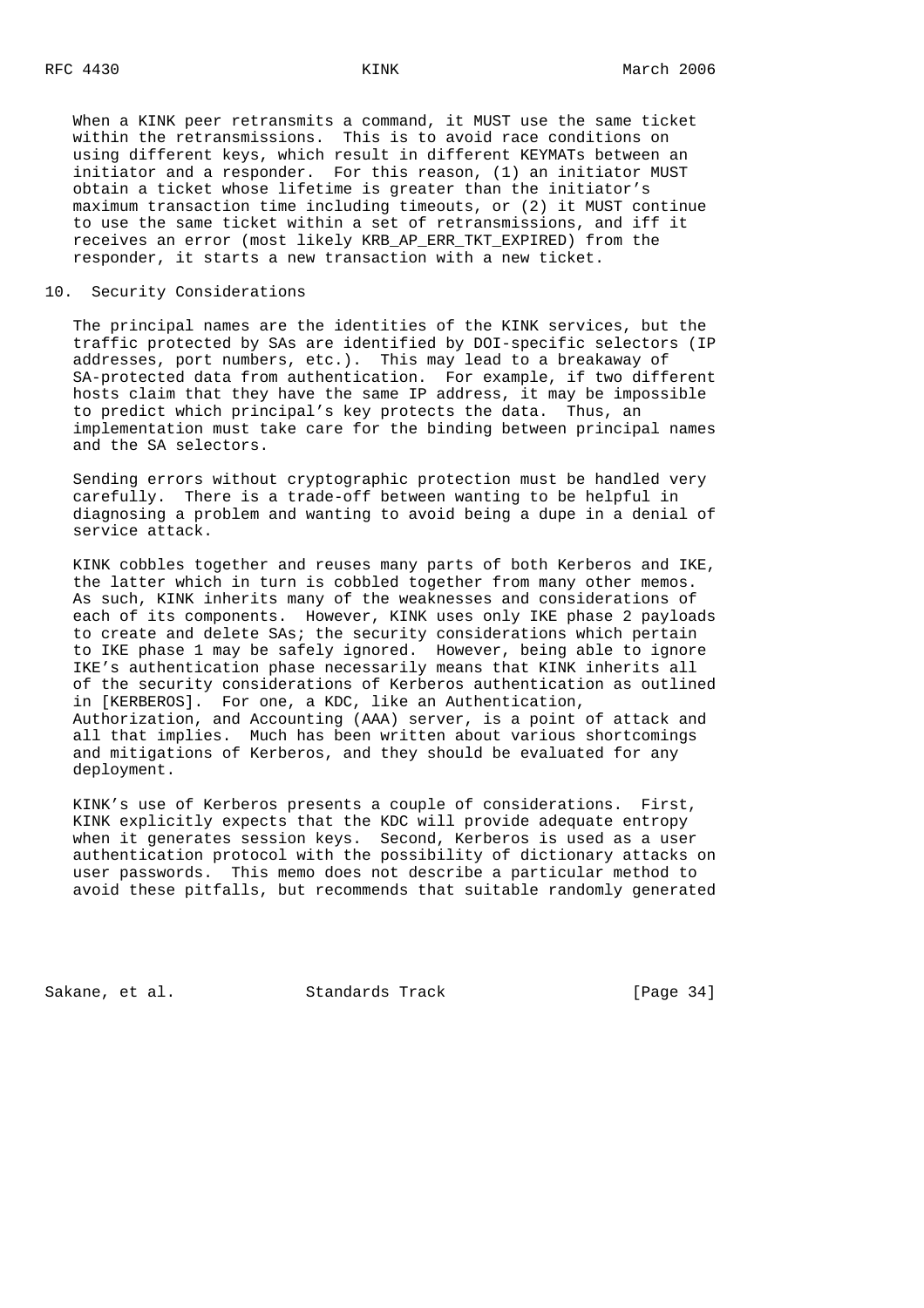keys should be used for the service principals such as using the -randomkey option with MIT's "kadmin addprinc" command as well as for clients when that is practical.

 Kerberos does not currently provide perfect forward secrecy in general. KINK with the KE payload can provide PFS for a service key from a Kerberos key, but the KE is not mandatory because of the computational cost. This is a trade-off and operators can choose the PFS over the cost, and vice versa. KINK itself should be secure from offline analysis from compromised principal passphrases if PFS is used, but from an overall system's standpoint, the existence of other Kerberized services that do not provide PFS makes this a less than optimal situation.

# 11. IANA Considerations

The IANA has assigned a well-known port number for KINK.

 The IANA has created a new registry for KINK parameters, and has registered the following identifiers.

 KINK Message Types (section 4) KINK Next Payload Types (section 4.2) KINK Error Codes (section 4.2.8)

 Changes and additions to this registry follow the policies described below. Their meanings are described in [BCP26].

- o Using the numbers in the "Private Use" range is Private Use.
- o Assignment from the "RESERVED TO IANA" range needs Standards Action, or non-standards-track RFCs with Expert Review. (Though the full specification may be a public and permanent document of a standards body other than IETF, an RFC referring it is needed.)
- o Other change requires Standards Action.

#### 12. Forward Compatibility Considerations

 KINK can accommodate future versions of Quick Mode through the use of the version field in the ISAKMP payload as well as new domains of interpretation. In this memo, the only supported Quick Mode version is 1.0, which corresponds to [IKE]. Likewise, the only DOI supported is the IPsec domain of interpretation [IPDOI]. New Quick Mode versions and DOIs MUST be described in subsequent memos.

Sakane, et al. Standards Track [Page 35]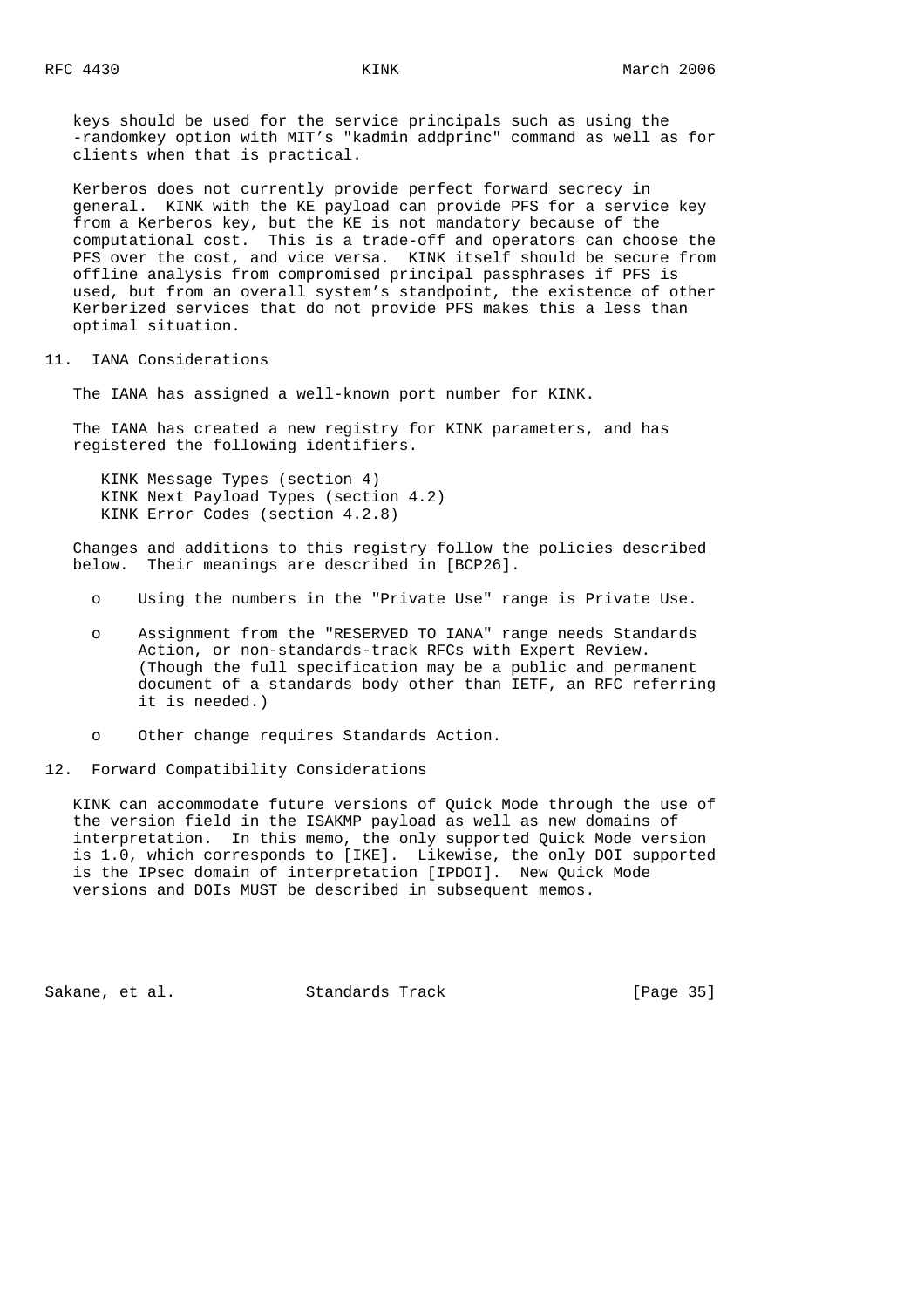KINK implementations MUST reject ISAKMP versions that are greater than the highest currently supported version with a KINK\_BADQMVERS error type. A KINK implementation that receives a KINK\_BADQMVERS message SHOULD be capable of reverting back to version 1.0.

12.1. New Versions of Quick Mode

 The IPsec working group is defining the next-generation IKE protocol [IKEv2], which does not use Quick Mode, but it is similar to the one in IKEv1. The difference between the two is summarized in Appendix A of [IKEv2]. Each of them must be considered in order to use IKEv2 with KINK.

#### 12.2. New DOI

 The KINK message header contains a field called "Domain of Interpretation (DOI)" to allow other domains of interpretation to use KINK as a secure transport mechanism for keying.

 As one example of a new DOI, the MSEC working group defined the Group Domain of Interpretation [GDOI], which defines a few new messages, which look like ISAKMP messages, but are not defined in ISAKMP.

 In order to carry GDOI messages in KINK, the DOI field in the KINK header would indicate that GDOI is being used, instead of IPSEC-DOI, and the KINK\_ISAKMP payload would contain the payloads defined in the GDOI document rather than the payloads used by [IKE] Quick Mode. The version number in the KINK\_ISAKMP header is related to the DOI in the KINK header, so a maj.min version 1.0 under DOI GDOI is different from a maj.min version 1.0 under DOI IPSEC-DOI.

#### 13. Related Work

 The IPsec working group has defined a number of protocols that provide the ability to create and maintain cryptographically secure SAs at layer three (i.e., the IP layer). This effort has produced two distinct protocols:

- o a mechanism for encrypting and authenticating IP datagram payloads that assumes a shared secret between the sender and receiver
- o a mechanism for IPsec peers to perform mutual authentication and exchange keying material

 The IPsec working group has defined a peer-to-peer authentication and keying mechanism, IKE (RFC 2409). One of the drawbacks of a peer to-peer protocol is that each peer must know and implement a site's

Sakane, et al. Standards Track [Page 36]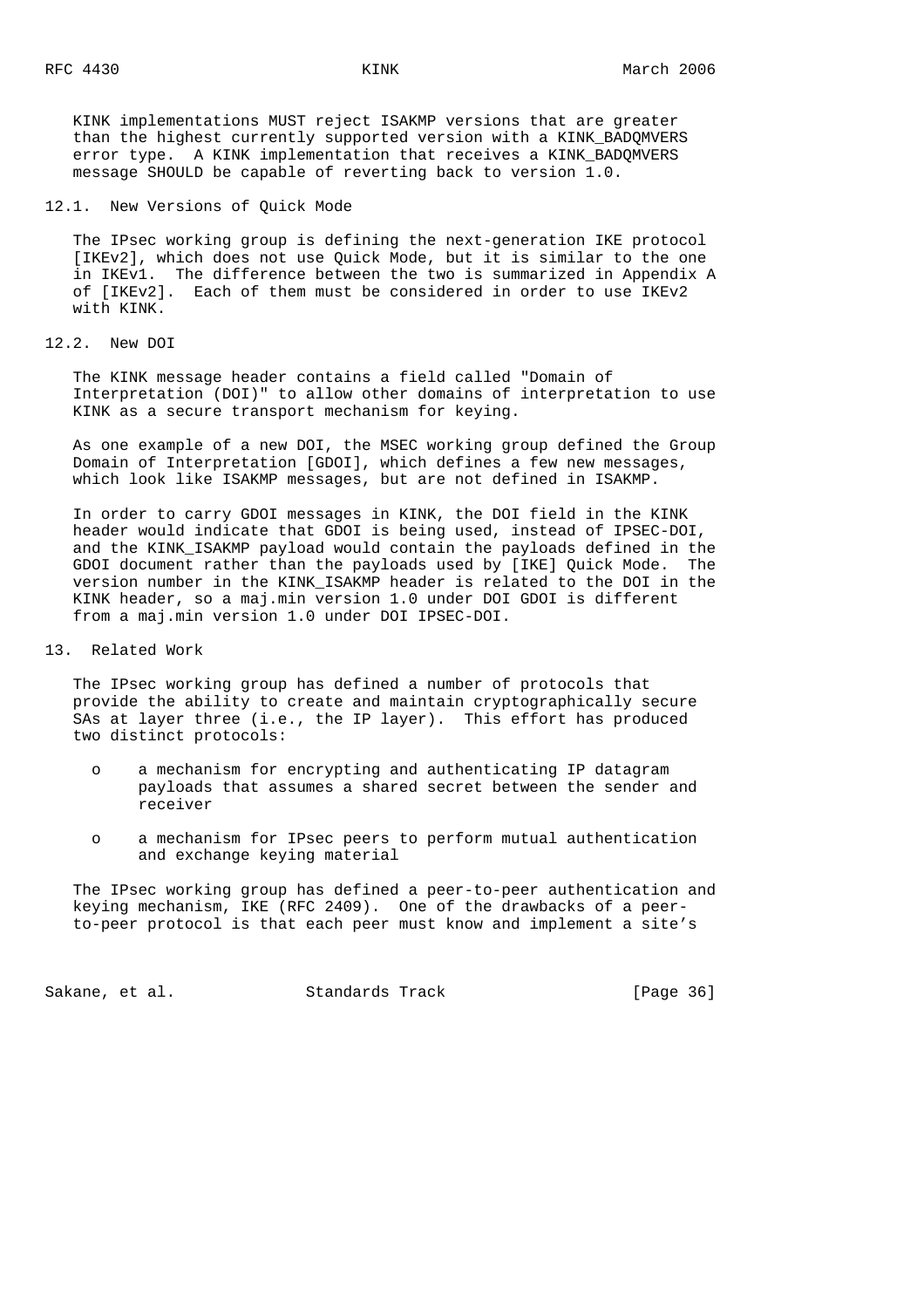security policy, which in practice can be quite complex. In addition, the peer-to-peer nature of IKE requires the use of Diffie- Hellman (DH) to establish a shared secret. DH, unfortunately, is computationally quite expensive and prone to denial of service attacks. IKE also relies on X.509 certificates to realize scalable authentication of peers. Digital signatures are also computationally expensive, and certificate-based trust models are difficult to deploy in practice. While IKE does allow for a pre-shared key, key distribution is required between all peers -- an  $O(n^2)$  problem -which is problematic for large deployments.

#### 14. Acknowledgements

 Many have contributed to the KINK effort, including our working group chairs Derek Atkins and Jonathan Trostle. The original inspiration came from CableLab's PacketCable effort, which defined a simplified version of Kerberized IPsec, including Sasha Medvinsky, Mike Froh, and Matt Hur and David McGrew. The inspiration for wholly reusing IKE phase 2 is the result of Tero Kivinen's document suggesting grafting Kerberos authentication onto Quick Mode.

#### 15. References

#### 15.1. Normative References

| [BCP26]      | Narten, T. and H. Alvestrand, "Guidelines for Writing<br>an IANA Considerations Section in RFCs", BCP 26, RFC<br>2434, October 1998.                             |
|--------------|------------------------------------------------------------------------------------------------------------------------------------------------------------------|
| [ IKE ]      | Harkins, D. and D. Carrel, "The Internet Key Exchange<br>(IKE)", RFC 2409, November 1998.                                                                        |
| [IPDOI]      | Piper, D., "The Internet IP Security Domain of<br>Interpretation for ISAKMP", RFC 2407, November 1998.                                                           |
| [IPSEC]      | Kent, S. and K. Seo, "Security Architecture for the<br>Internet Protocol", RFC 4301, December 2005.                                                              |
| [ISAKMP]     | Maughan, D., Schertler, M., Schneider, M., and J.<br>Turner, "Internet Security Association and Key<br>Management Protocol (ISAKMP)", RFC 2408, November 1998.   |
| [ISAKMP-REG] | IANA, "Internet Security Association and Key Management<br>Protocol (ISAKMP) Identifiers",<br><http: assignments="" isakmp-registry="" www.iana.org="">.</http:> |
| [KCRYPTO]    | Raeburn, K., "Encryption and Checksum Specifications<br>for Kerberos 5", RFC 3961, February 2005.                                                                |
|              |                                                                                                                                                                  |

Sakane, et al. Standards Track [Page 37]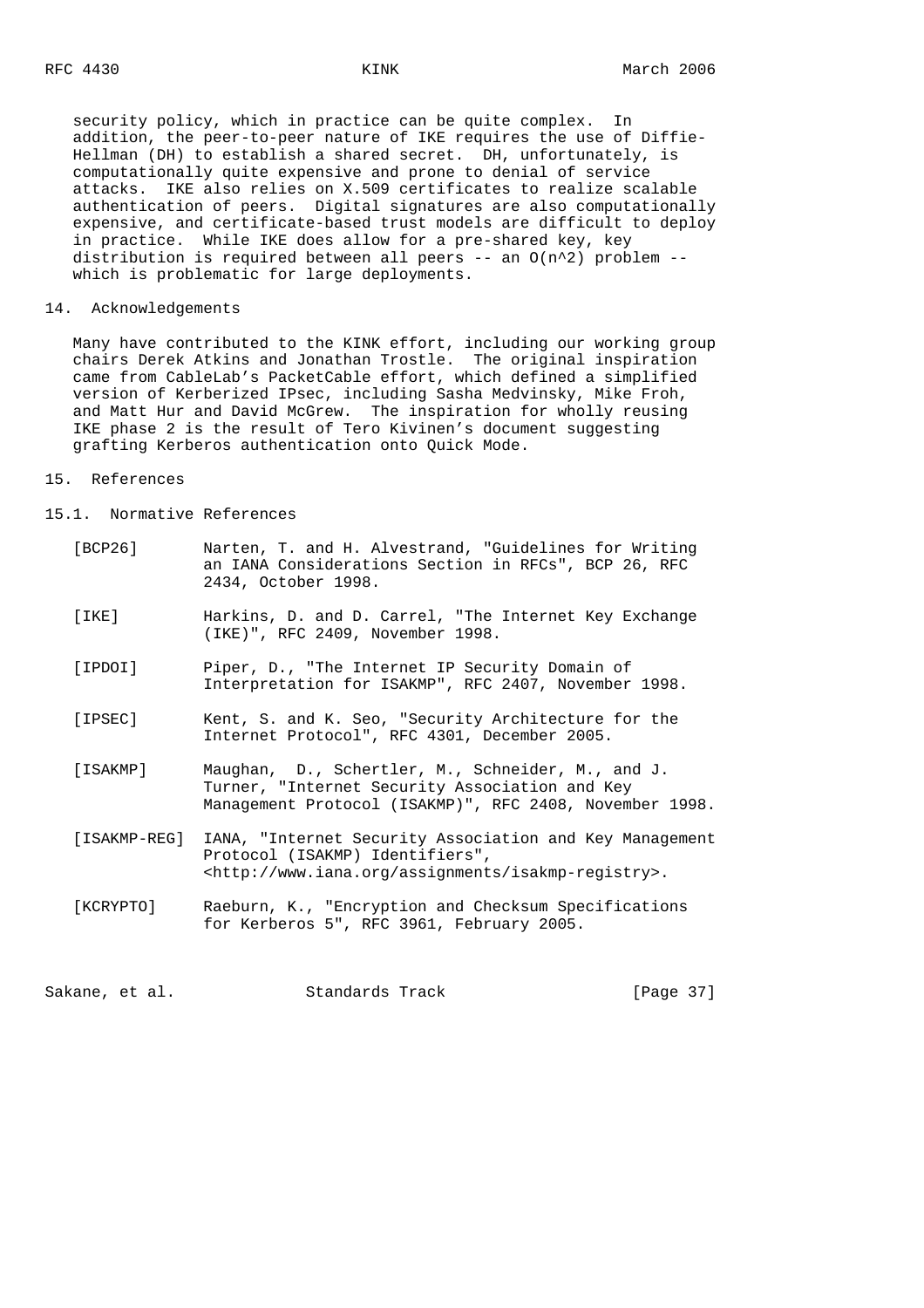- [KERBEROS] Neuman, C., Yu, T., Hartman, S., and K. Raeburn, "The Kerberos Network Authentication Service (V5)", RFC 4120, July 2005.
- [RFC1964] Linn, J., "The Kerberos Version 5 GSS-API Mechanism", RFC 1964, June 1996.
- [RFC2119] Bradner, S., "Key words for use in RFCs to Indicate Requirement Levels", BCP 14, RFC 2119, March 1997.

# 15.2. Informative References

- [GDOI] Baugher, M., Weis, B., Hardjono, T., and H. Harney, "The Group Domain of Interpretation", RFC 3547, July 2003.
- [IKEv2] Kaufman, C., "Internet Key Exchange (IKEv2) Protocol", RFC 4306, December 2005.
- [PKINIT] Zhu, L. and B. Tung, "Public Key Cryptography for Initial Authentication in Kerberos", Work in Progress, February 2006.
- [REQ4KINK] Thomas, M., "Requirements for Kerberized Internet Negotiation of Keys", RFC 3129, June 2001.
- [RFC793] Postel, J., "Transmission Control Protocol", STD 7, RFC 793, September 1981.
- [RFC2743] Linn, J., "Generic Security Service Application Program Interface Version 2, Update 1", RFC 2743, January 2000.

Sakane, et al. Standards Track [Page 38]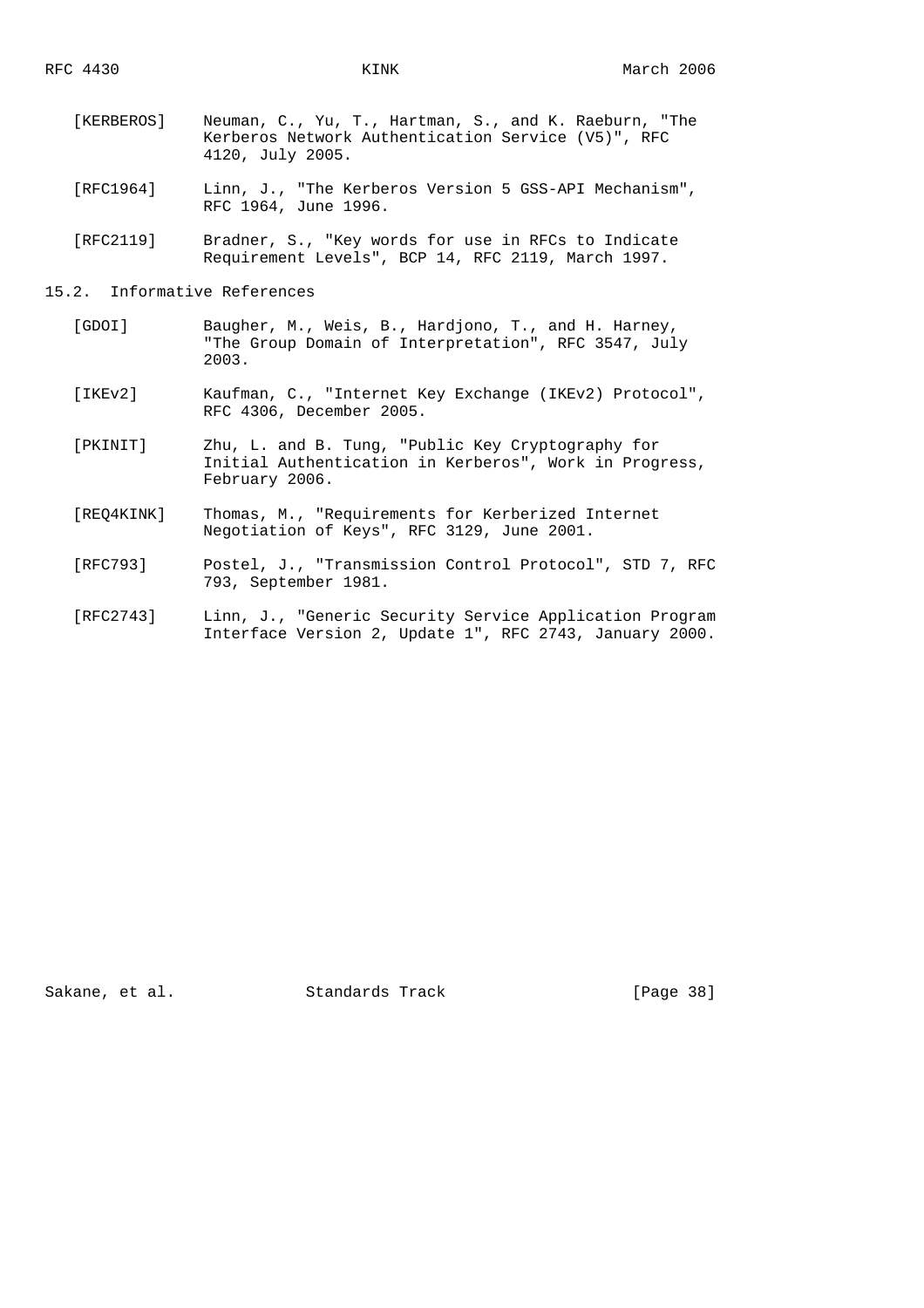Authors' Addresses Shoichi Sakane Yokogawa Electric Corporation 2-9-32 Nakacho, Musashino-shi, Tokyo 180-8750 Japan EMail: Shouichi.Sakane@jp.yokogawa.com Ken'ichi Kamada Yokogawa Electric Corporation 2-9-32 Nakacho, Musashino-shi, Tokyo 180-8750 Japan EMail: Ken-ichi.Kamada@jp.yokogawa.com Michael Thomas Cisco Systems 170 West Tasman Drive San Jose, CA 95134 EMail: mat@cisco.com Jan Vilhuber Cisco Systems 170 West Tasman Drive San Jose, CA 95134 EMail: vilhuber@cisco.com

Sakane, et al. Standards Track [Page 39]